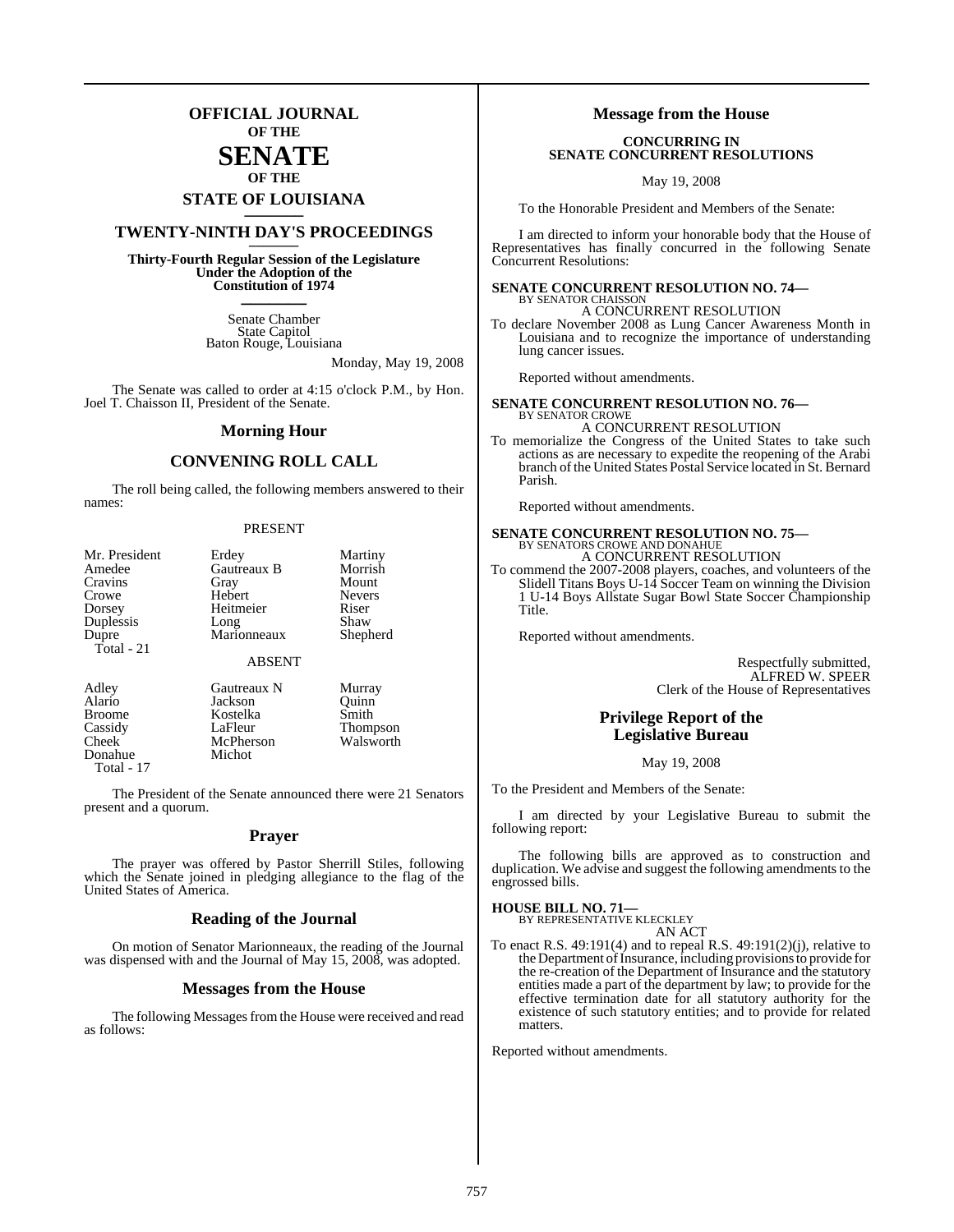#### **HOUSE BILL NO. 80—** BY REPRESENTATIVE LOPINTO

AN ACT

To amend and reenact R.S. 42:1111(E)(2), relative to the Code of Governmental Ethics; to provide relative to the rendering of certain assistance by elected officials; to provide relative to disclosure requirements regarding such assistance; and to provide for related matters.

Reported with amendments.

## **LEGISLATIVE BUREAU AMENDMENTS**

Amendments proposed by Legislative Bureau to Engrossed House Bill No. 80 by Representative Lopinto

AMENDMENT NO. 1

On page 2, line 9, following "shall" and before "be made" delete "only"

AMENDMENT NO. 2

On page 2, line 10, following "public" and before "in" insert "only"

AMENDMENT NO. 3 On page 2, line 13, delete "\*\*\*"

**HOUSE BILL NO. 214—** BY REPRESENTATIVE KLECKLEY

AN ACT

To enact R.S. 22:990.1, relative to foreign and alien insurers; to provide for the notification of the appointment of officers or directors; to provide for the definition of senior officer; to provide for additional information for directors and officers; and to provide for related matters.

Reported without amendments.

# **HOUSE BILL NO. 274—** BY REPRESENTATIVE GALLOT

AN ACT

To enact R.S. 49:191(3)(m) and to repeal R.S. 49:191(2)(h), relative to the Department of State Civil Service, including provisionsto provide for the re-creation of the Department of State Civil Service and the statutory entities made a part of the department by law; to provide for the effective termination date for all statutory authority for the existence of such statutory entities; and to provide for related matters.

Reported without amendments.

# **HOUSE BILL NO. 276—** BY REPRESENTATIVE GALLOT

AN ACT

To enact R.S. 49:191(3)(m) and to repeal R.S. 49:191(2)(i), relative to the Department of State, including provisions to provide for the re-creation of the Department of State and the statutory entities made a part of the department by law; to provide for the effective termination date for all statutory authority for the existence of such statutory entities; and to provide for related matters.

Reported without amendments.

**HOUSE BILL NO. 333—** BY REPRESENTATIVE KLECKLEY AN ACT

To amend and reenact R.S. 22:1243(A) and 1244(A) and to enact R.S. 22:1242(1)(h) and (i), relative to insurance fraud; to define fraudulent insurance acts; to provide for penalties and restitution; and to provide for related matters.

Reported without amendments.

# **Page 2 SENATE 29th DAY'S PROCEEDINGS**

#### **HOUSE BILL NO. 380—**

BY REPRESENTATIVE ARNOLD AN ACT

To amend and reenact R.S.  $51:702(5)(a)(iii)$ ,  $(6.2)$ , and  $(15)(b)(ii)$ ,  $703(A)(2)$ (introductory paragraph),  $(D)$ , and  $(F)$ , 704(A)(introductory paragraph) and (6), (B), and (C), and 705(A)(introductory paragraph) and (3) and to enact R.S. 51:704(A)(9), relative to the Louisiana Securities Law; to provide for changes in the definitions of dealer, federal covered security, and security; to provide for registration of investment adviser representatives; to provide for the suspension or revocation of the registration of investment adviser representatives in certain circumstances; and to provide for related matters.

Reported with amendments.

#### **LEGISLATIVE BUREAU AMENDMENTS**

Amendments proposed by Legislative Bureau to Engrossed House Bill No. 380 by Representative Arnold

#### AMENDMENT NO. 1

On page 2, line 21, following "12" ad before "Sections" change "U.S.C.A. Sections" to "U.S.C."

#### AMENDMENT NO. 2

On page 4, line 2, following "December" and before "in" change "31" to "thirty-first"

#### AMENDMENT NO. 3

On page 4, line 28, following "in" and before "if" change "R.S. 51:704(B)" to "Subsection B of this Section"

#### AMENDMENT NO. 4

On page 5, line 18, following "in" and before "," change "R.S. 51:704(A)" to "Subsection A of this Section"

**HOUSE BILL NO. 481—** BY REPRESENTATIVE ABRAMSON AN ACT

To amend and reenact R.S. 22:1379(3)(f), relative to the Louisiana Insurance Guaranty Association; to provide for the definition of "covered claim"; to provide relative to the net worth exclusion applicable to insureds; and to provide for related matters.

Reported without amendments.

#### **HOUSE BILL NO. 584—**

BY REPRESENTATIVE DOWNS A JOINT RESOLUTION

Proposing to amend Article VII, Section 14(B) of the Constitution of Louisiana, to authorize certain investments for political subdivisions with respect to monies reserved for postemployment benefits; to provide for submission of the proposed amendment to the electors; and to provide for related matters.

Reported with amendments.

#### **LEGISLATIVE BUREAU AMENDMENTS**

Amendments proposed by Legislative Bureau to Engrossed House Bill No. 584 by Representative Downs

#### AMENDMENT NO. 1

On page 2, line 7, following "as a" delete "501(c)(3) or 501 (c)(4)"

#### AMENDMENT NO. 2

On page 2, line 8, following "organization" and before "and" insert "under Section  $501(c)(3)$  or  $501(c)(4)$  of the Internal Revenue Code"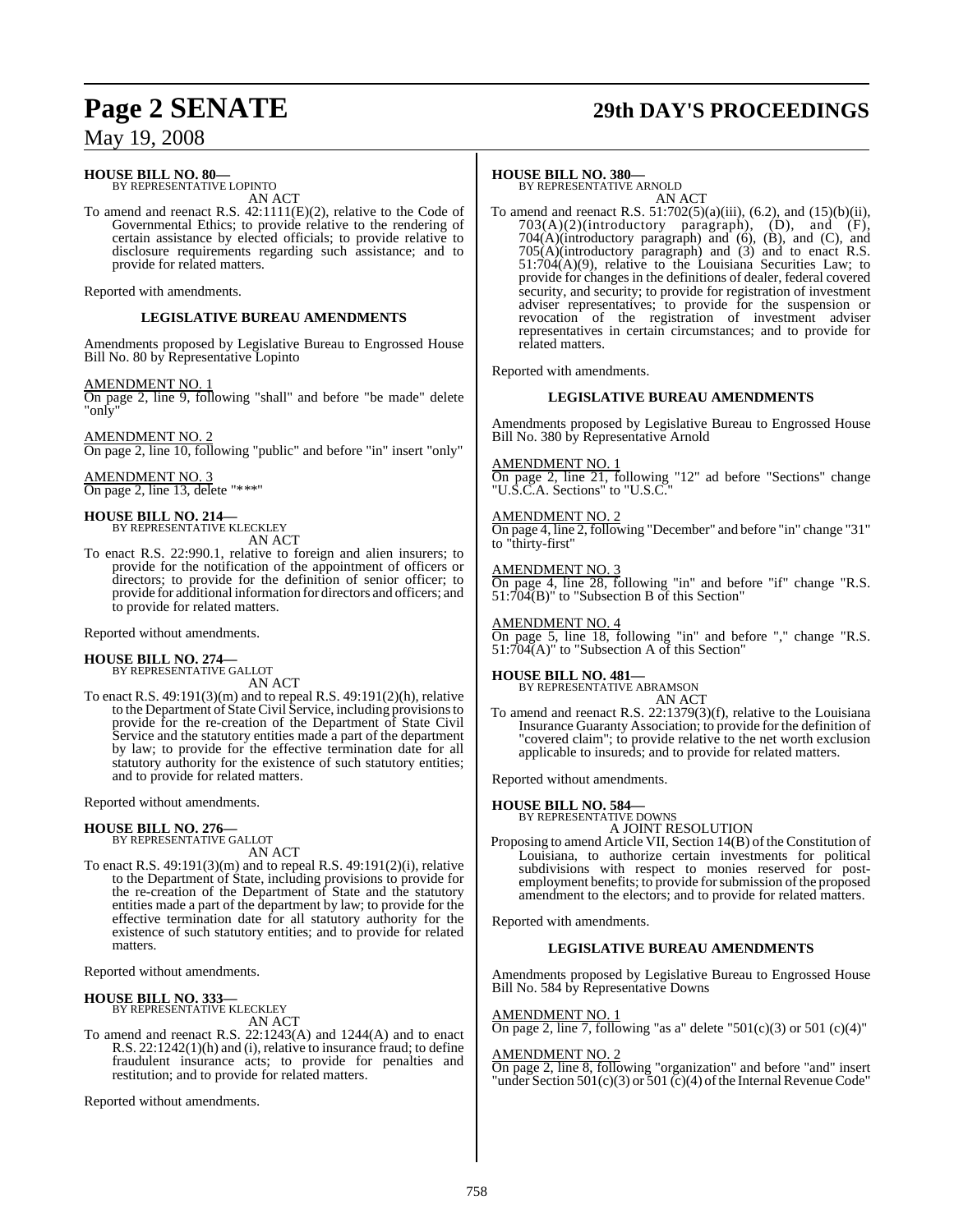# **29th DAY'S PROCEEDINGS Page 3 SENATE**

# **HOUSE BILL NO. 691—** BY REPRESENTATIVE TALBOT

AN ACT

To amend and reenact R.S. 22:231(E), 232(2), 234(A)(2), 236(7)(a), 237(B)(1) and (C), 239.1(C)(2) and (3), 240(A) and (F)(3), and 242(B), relative to the Louisiana Health Plan; to provide for definitions; to define eligibility; to establish definitions of rates for nonfederally defined individuals; to establish benefits; to provide with respect to the board of directors; to provide for exemptions; and to provide for related matters.

Reported without amendments.

#### **HOUSE BILL NO. 953—**

BY REPRESENTATIVE KLECKLEY AN ACT

To amend and reenact R.S. 22:806 and to enact Part XVII-B of Chapter 1 of Title 22 of the Louisiana Revised Statutes of 1950, to be comprised of R.S. 22:822 through 833, relative to life insurance; to provide relative to the conversion of mutual life insurers and mutual life insurance holding companies; to provide definitions; to require a plan of reorganization; to provide with respect to consideration and dividend protections; to provide for approval by the commissioner of insurance after a public hearing; to provide with respect to approval by qualified voters; to provide limitations; to require the filing of a certificate of compliance; to provide for the effect of reorganization; and to provide for related matters.

Reported with amendments.

#### **LEGISLATIVE BUREAU AMENDMENTS**

Amendments proposed by Legislative Bureau to Reengrossed House Bill No. 953 by Representative Kleckley

AMENDMENT NO. 1

On page 12, line 23, following "Louisiana" and before "Electronic" insert "Uniform"

# **HOUSE BILL NO. 985—** BY REPRESENTATIVE ARNOLD

- AN ACT
- To amend and reenact R.S. 6:1032 and 1034 and to enact R.S. 6:1038.1 and 1054, relative to the sale of checks and money transmission; to provide for definitions; to provide for exclusions and exemptions; to provide for temporary licenses; to provide for change of control; and to provide for related matters.

Reported without amendments.

Respectfully submitted, ROB MARIONNEAUX Chairman

#### **Adoption of Legislative Bureau Report**

On motion of Senator Marionneaux, the Legislative Bureau amendments were adopted and the Bills were read by title and passed to a third reading.

#### **Introduction of Senate Concurrent Resolutions**

Senator Dupre asked for and obtained a suspension of the rules for the purpose of introducing and reading the following Senate Concurrent Resolutions a first and second time and acting upon them as follows:

# May 19, 2008

# **SENATE CONCURRENT RESOLUTION NO. 77—** BY SENATOR DUPRE

A CONCURRENT RESOLUTION

To urge and request the U. S. Army Corps of Engineers to certify for purposes of the National Flood Insurance Program the Larose to Golden Meadow hurricane protection project.

The resolution was read by title. Senator Dupre moved to adopt the Senate Concurrent Resolution.

## **ROLL CALL**

The roll was called with the following result:

YEAS

Adley Erdey Morrish Broome Gray Murray Crowe Heitmeier Quinn Total - 27

Total - 0

Hebert Marionneaux

Mr. President Dupre Martiny<br>Adley Erdey Morrish **American**<br> **American Cray B Contain Cray Contain Contain Contain Contain Contain** Kostelka Riser<br>Long Shaw Dorsey Long Shaw<br>
Duplessis Marionneaux Shepherd

**NAYS** 

ABSENT

Alario Jackson Smith Cassidy LaFleur Thompson McPherson Walsworth Gautreaux N Total - 11

The Chair declared the Senate had adopted the Senate Concurrent Resolution and ordered it sent to the House.

#### **Senate Bills and Joint Resolutions on Second Reading**

The following Senate Bills and Joint Resolutions were taken up and acted upon as follows:

**SENATE BILL NO. 810— (Substitute of Senate Bill No. 694 by Senator Mount)** BY SENATOR MOUNT

AN ACT

To enact R.S. 40:2162 and Part XIV of Chapter 11 of Title 40 of the Louisiana Revised Statutes of 1950, to be comprised of R.S. 40:2200.1 through 2200.5, relative to dementia training; to provide for dementia training for certain persons; to provide for definitions; to provide for rules and regulations; and to provide for related matters.

On motion of Senator Mount, the bill was read by title and ordered engrossed and passed to a third reading.

#### **Messages from the House**

The following Messages from the House were received and read as follows: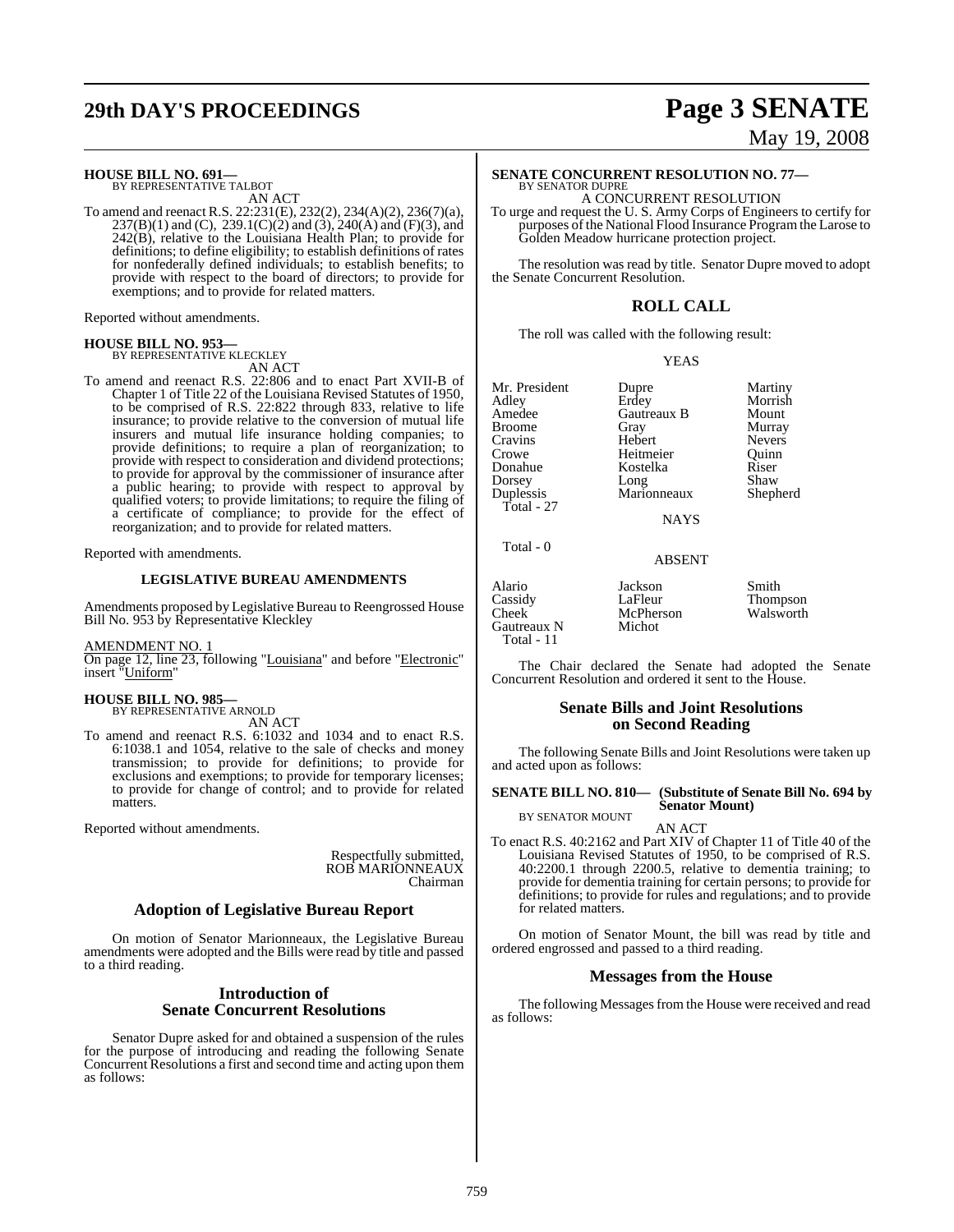# **Page 4 SENATE 29th DAY'S PROCEEDINGS**

## May 19, 2008

#### **Message from the House**

#### **ASKING CONCURRENCE IN HOUSE BILLS AND JOINT RESOLUTIONS**

#### May 19, 2008

To the Honorable President and Members of the Senate:

I am directed to inform your honorable body that the House of Representatives has finally passed and asks your concurrence in the following House Bills and Joint Resolutions:

**HOUSE BILL NO. 1—** BY REPRESENTATIVES FANNIN, AUBERT, AUSTIN BADON, BOBBY BADON, BALDONE, BILLIOT, HENRY BURNS, BURRELL, CARMODY,<br>CARTER, CHAMPAGNE, CHANEY, CONNICK, DIXON, DOERGE, DOVE,<br>EDWARDS, GISCLAIR, GREENE, CELBERT GUILLORY, MICKEY<br>GUILLORY, GUINN, HARDY, HARRISON, HAZEL, HENRY, HILL,<br>HOF

AN ACT

Making appropriations for the ordinary expenses of the executive branch of state government, pensions, public schools, public roads, public charities, and state institutions and providing with respect to the expenditure of said appropriations.

**HOUSE BILL NO. 2—** BY REPRESENTATIVES GREENE AND FANNIN AN ACT

To provide with respect to the capital outlay budget and the capital outlay program for state government, state institutions, and other public entities; to provide for the designation of projects and improvements; to provide for the financing thereof making appropriations from certain sources; and to provide for related matters.

#### **HOUSE BILL NO. 3—** BY REPRESENTATIVE GREENE

AN ACT

To enact the Omnibus Bond Authorization Act of 2008, relative to the implementation of a five-year capital improvement program; to provide for the repeal of certain prior bond authorizations; to provide for new bond authorizations; to provide for authorization and sale of such bonds by the State Bond Commission; and to provide for related matters.

# **HOUSE BILL NO. 321—** BY REPRESENTATIVE TRAHAN

AN ACT

To amend and reenact R.S. 17:3983(A)(4), relative to charter schools; to provide relative to the limitation on the number of charter school proposals that can be entered into; and to provide for related matters.

**HOUSE BILL NO. 349—** BY REPRESENTATIVE TRAHAN AN ACT

To amend and reenactR.S. 17:3992(A)(1) and (3) and 3995(A)(6)(a), relative to charter schools; to change the renewal period for an approved charter school from ten-year periods to periods of not less than three nor more than ten years; to provide for an effective date; and to provide for related matters.

#### **HOUSE BILL NO. 350—** BY REPRESENTATIVE LEGER

AN ACT

To amend and reenact R.S. 17:1990(B)(2)(a), relative to the operation of schools transferred to the Recovery School District; to authorize the Recovery School District to contract with forprofit providers for the operation of schools under its jurisdiction; and to provide for related matters.

#### **HOUSE BILL NO. 394—**

BY REPRESENTATIVE GREENE AN ACT

To amend and reenact R.S. 14:32(C), relative to the crime of negligent homicide; to provide with respect to criminal penalties for negligent homicide; to require the court to issue reasons under certain circumstances; and to provide for related matters.

# **HOUSE BILL NO. 437—** BY REPRESENTATIVE KLECKLEY

AN ACT

To amend and reenact R.S. 22:636.1(B)(2), relative to automobile, property, casualty, and liability insurance policies; to provide that certain changes in deductible shall not be deemed cancellation of the policy; and to provide for related matters.

# **HOUSE BILL NO. 596—** BY REPRESENTATIVE LIGI

AN ACT

To amend and reenact R.S. 18:444(G), relative to parish executive committees of political parties in Jefferson Parish; to provide relative to the number of members on such committees and their election; to provide for effectiveness; and to provide for related matters.

#### **HOUSE BILL NO. 1020—**

BY REPRESENTATIVE GALLOT AN ACT

To amend and reenact R.S. 24:51(2) and 55(E)(2) and R.S. 49:72(5), relative to lobbying; to provide relative to expenditures for the purpose of lobbying; to provide for the definition of expenditure; to provide relative to expenditure reporting requirements; to provide for effectiveness; and to provide for related matters.

#### **HOUSE BILL NO. 1171—**

BY REPRESENTATIVE CROMER AN ACT

To enact R.S. 42:1119(G), relative to nepotism; to provide an exception for the employment of state police cadets; to provide for recusal; to provide limitations; to provide for effectiveness; and to provide for related matters.

**HOUSE BILL NO. 1190—** BY REPRESENTATIVE HENRY BURNS AN ACT

To repeal R.S. 2:1(5) and 2 through 4, relative to aeronautics; to repeal the definition of "aircraft registrar;" to repeal the provisions relative to aircraft registration; and to repeal the provisions regarding qualifications of pilots to obtain, possess, and display licenses.

> Respectfully submitted, ALFRED W. SPEER Clerk of the House of Representatives

#### **House Bills and Joint Resolutions**

Senator Mount asked for and obtained a suspension of the rules to take up at this time the following House Bills and Joint Resolutions just received from the House which were taken up, read a first and second time by their titles and acted upon as follows:

HOUSE BILL NO. 1—<br>BY REPRESENTATIVES FANNIN, AUBERT, AUSTIN BADON, BOBBY<br>BADON, BALDONE, BILLIOT, HENRY BURNS, BURRELL, CARMODY,<br>CARTER, CHAMPAGNE, CHANEY, CONNICK, DIXON, DOERGE, DOVE,<br>EDWARDS, GISICLAIR, GREENE, ELBERT G

Making appropriations for the ordinary expenses of the executive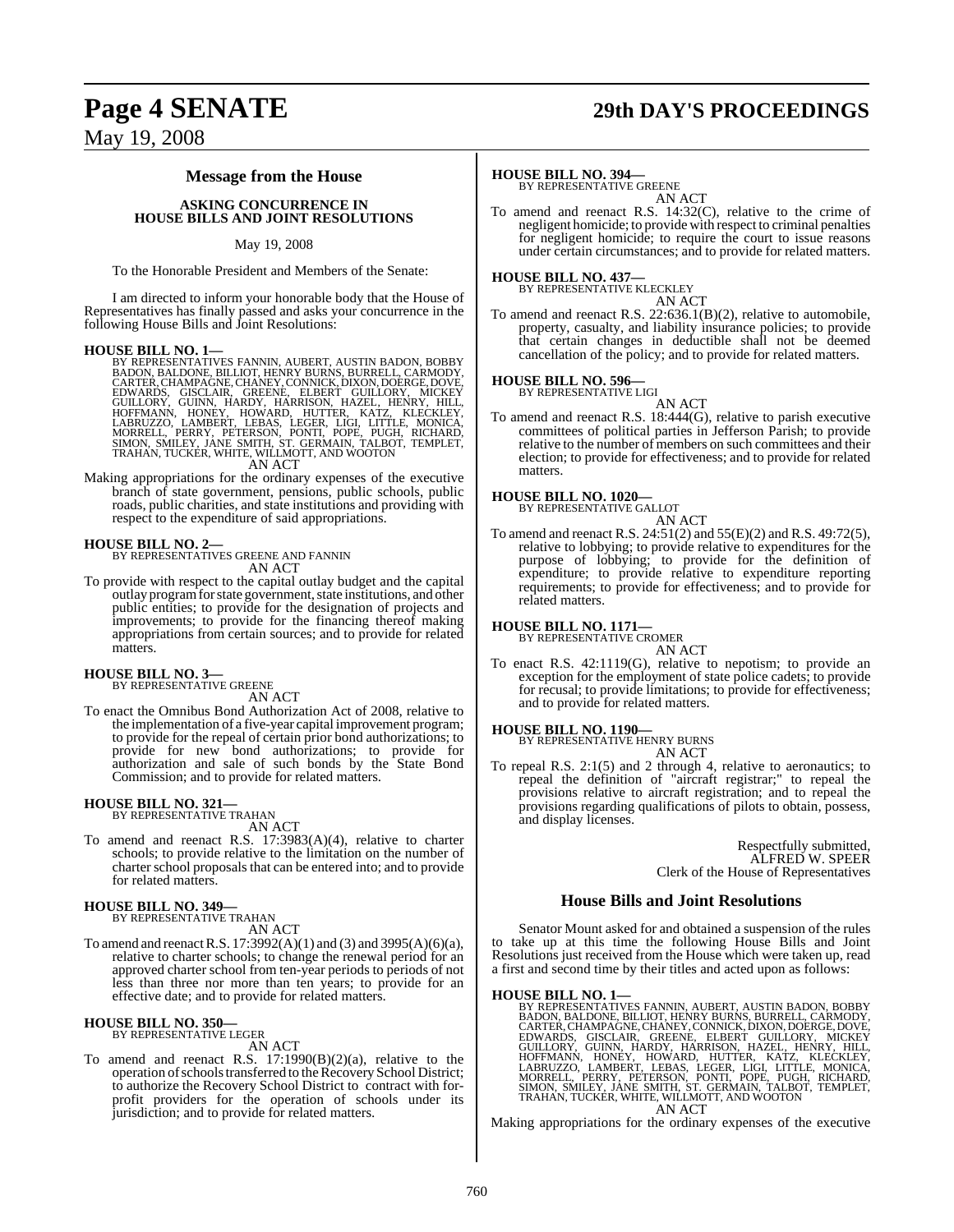# **29th DAY'S PROCEEDINGS Page 5 SENATE**

# May 19, 2008

branch of state government, pensions, public schools, public roads, public charities, and state institutions and providing with respect to the expenditure of said appropriations.

The bill was read by title and referred by the President to the Committee on Finance.

#### **HOUSE BILL NO. 2—**

BY REPRESENTATIVES GREENE AND FANNIN AN ACT

To provide with respect to the capital outlay budget and the capital outlay programfor state government, state institutions, and other public entities; to provide for the designation of projects and improvements; to provide for the financing thereof making appropriations from certain sources; and to provide for related matters.

The bill was read by title and referred by the President to the Committee on Revenue and Fiscal Affairs.

# **HOUSE BILL NO. 3—** BY REPRESENTATIVE GREENE

AN ACT

To enact the Omnibus Bond Authorization Act of 2008, relative to the implementation of a five-year capital improvement program; to provide for the repeal of certain prior bond authorizations; to provide for new bond authorizations; to provide for authorization and sale of such bonds by the State Bond Commission; and to provide for related matters.

The bill was read by title and referred by the President to the Committee on Revenue and Fiscal Affairs.

# **HOUSE BILL NO. 321—** BY REPRESENTATIVE TRAHAN

AN ACT

To amend and reenact R.S. 17:3983(A)(4), relative to charter schools; to provide relative to the limitation on the number of charter school proposals that can be entered into; and to provide for related matters.

The bill was read by title and referred by the President to the Committee on Education.

# **HOUSE BILL NO. 349—** BY REPRESENTATIVE TRAHAN

AN ACT

To amend and reenactR.S. 17:3992(A)(1) and (3) and 3995(A)(6)(a), relative to charter schools; to change the renewal period for an approved charter school from ten-year periods to periods of not less than three nor more than ten years; to provide for an effective date; and to provide for related matters.

The bill was read by title and referred by the President to the Committee on Education.

# **HOUSE BILL NO. 350—** BY REPRESENTATIVE LEGER

AN ACT

To amend and reenact R.S. 17:1990(B)(2)(a), relative to the operation of schools transferred to the Recovery School District; to authorize the Recovery School District to contract with forprofit providers for the operation of schools under its jurisdiction; and to provide for related matters.

The bill was read by title and referred by the President to the Committee on Education.

# **HOUSE BILL NO. 394—** BY REPRESENTATIVE GREENE

AN ACT

To amend and reenact R.S. 14:32(C), relative to the crime of negligent homicide; to provide with respect to criminal penalties for negligent homicide; to require the court to issue reasons under certain circumstances; and to provide for related matters.

The bill was read by title and referred by the President to the Committee on Judiciary C.

# **HOUSE BILL NO. 437—** BY REPRESENTATIVE KLECKLEY

AN ACT

To amend and reenact R.S. 22:636.1(B)(2), relative to automobile, property, casualty, and liability insurance policies; to provide that certain changes in deductible shall not be deemed cancellation of the policy; and to provide for related matters.

The bill was read by title and referred by the President to the Committee on Insurance.

#### **HOUSE BILL NO. 596—**

BY REPRESENTATIVE LIGI AN ACT

To amend and reenact R.S. 18:444(G), relative to parish executive committees of political parties in Jefferson Parish; to provide relative to the number of members on such committees and their election; to provide for effectiveness; and to provide for related matters.

The bill was read by title and referred by the President to the Committee on Senate and Governmental Affairs.

#### **HOUSE BILL NO. 1020—**

BY REPRESENTATIVE GALLOT AN ACT

To amend and reenact R.S. 24:51(2) and 55(E)(2) and R.S. 49:72(5), relative to lobbying; to provide relative to expenditures for the purpose of lobbying; to provide for the definition of expenditure; to provide relative to expenditure reporting requirements; to provide for effectiveness; and to provide for related matters.

The bill was read by title and referred by the President to the Committee on Senate and Governmental Affairs.

# **HOUSE BILL NO. 1171—** BY REPRESENTATIVE CROMER

AN ACT

To enact R.S. 42:1119(G), relative to nepotism; to provide an exception for the employment of state police cadets; to provide for recusal; to provide limitations; to provide for effectiveness; and to provide for related matters.

The bill was read by title and referred by the President to the Committee on Senate and Governmental Affairs.

#### **HOUSE BILL NO. 1190—**

BY REPRESENTATIVE HENRY BURNS AN ACT

To repeal R.S. 2:1(5) and 2 through 4, relative to aeronautics; to repeal the definition of "aircraft registrar;" to repeal the provisions relative to aircraft registration; and to repeal the provisions regarding qualifications of pilots to obtain, possess, and display licenses.

The bill was read by title and referred by the President to the Committee on Transportation, Highways and Public Works.

#### **Messages from the House**

The following Messages from the House were received and read as follows:

#### **Message from the House**

#### **ASKING CONCURRENCE IN HOUSE CONCURRENT RESOLUTIONS**

#### May 19, 2008

To the Honorable President and Members of the Senate: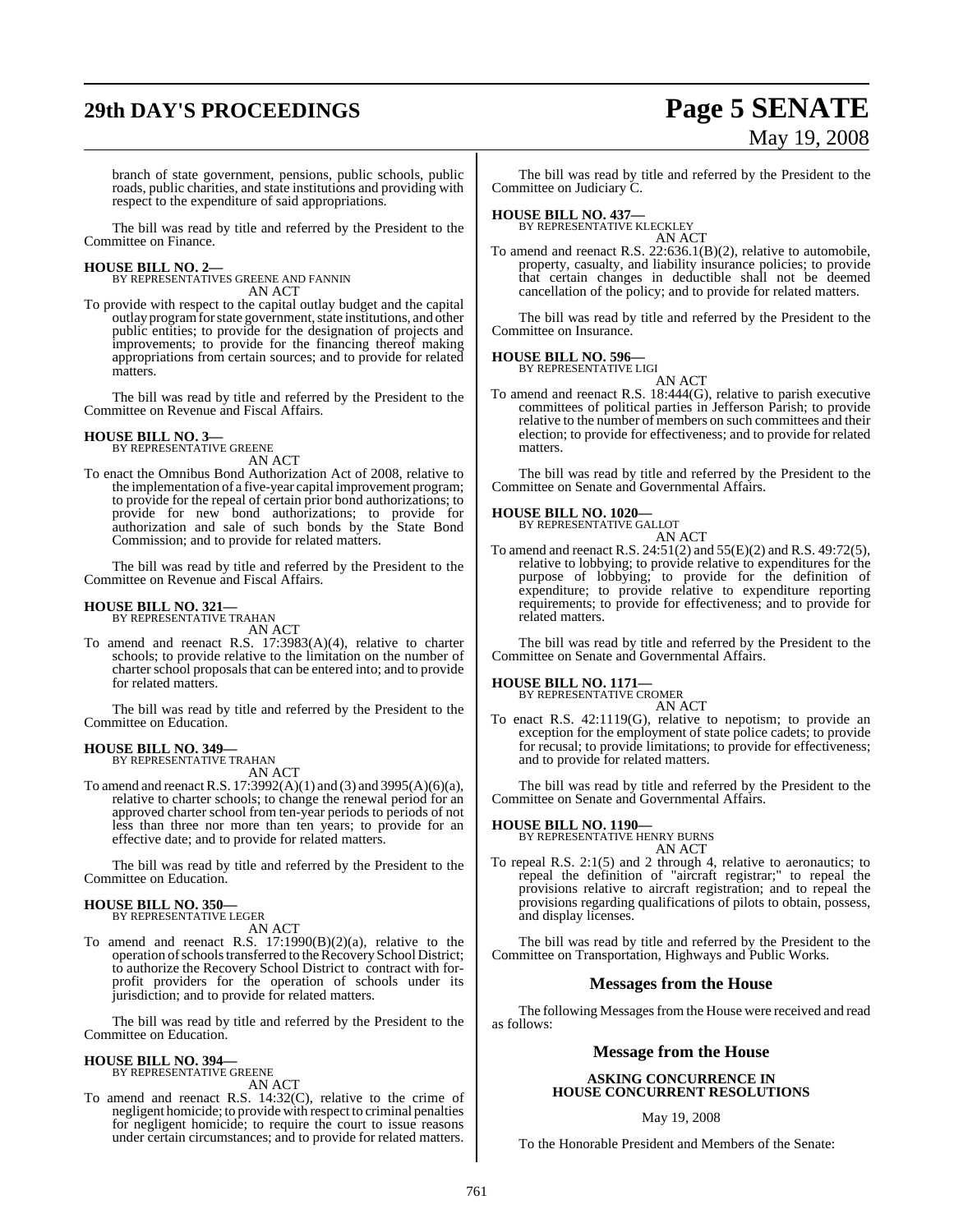# **Page 6 SENATE 29th DAY'S PROCEEDINGS**

## May 19, 2008

I am directed to inform your honorable body that the House of Representatives has finally passed and asks your concurrence in the following House Concurrent Resolutions:

# **HOUSE CONCURRENT RESOLUTION NO. 127—** BY REPRESENTATIVE ST. GERMAIN A CONCURRENT RESOLUTION

To memorialize the United States Congress and the Louisiana congressional delegation to appropriate to the United States Army Corps of Engineers the total amount of funds collected from the Harbor Maintenance Tax so that those funds can by used for dredging navigation channels and, where possible, the beneficial use of dredged material to protect, restore, and conserve wetlands.

**HOUSE CONCURRENT RESOLUTION NO. 133**<br>BY REPRESENTATIVES AUSTIN BADON, BARROW, CHAMPAGNE,<br>DOERGE, HILL, HUTTER, ROSALIND JONES, KATZ, MARCHAND,<br>PETERSON, NORTON, JANE SMITH, PATRICIA SMITH, AND ST.<br>GRAY, JACKSON, MOUNT, AN

A CONCURRENT RESOLUTION

To recognize Tuesday, May 20, 2008, as Girl Scouts of the USA Day at the Louisiana State Capitol.

# **HOUSE CONCURRENT RESOLUTION NO. 134—** BY REPRESENTATIVE ARNOLD AND SENATORS ALARIO AND

**MARTINY** A CONCURRENT RESOLUTION

To commend the Fore!Kids Foundation for fifty years of service to children in Louisiana.

**HOUSE CONCURRENT RESOLUTION NO. 136—**<br>BY REPRESENTATIVES RICHMOND, ABRAMSON, ARNOLD, AUSTIN<br>BADON, HENDERSON, HENRY, HINES, LAFONTA, LEGER, LORUSSO,<br>MARCHAND, MORRELL, PETERSON, AND TUCKER AND SENATORS<br>CROWE, DUPLESSIS, G SHEPHERD

A CONCURRENT RESOLUTION To commend Elaina Boutte, Jasmine Kudji, and Lori Villavaso

**HOUSE CONCURRENT RESOLUTION NO. 137—** BY REPRESENTATIVES JANE SMITH AND HENRY BURNS AND SENATOR ADLEY

A CONCURRENT RESOLUTION

To commend Kaitlin Flattman on her exceptional achievements in cross-country and track during her freshman year at Benton High School.

# **HOUSE CONCURRENT RESOLUTION NO. 140—** BY REPRESENTATIVE KATZ

A CONCURRENT RESOLUTION

To designate the week of May 18 through May 24, 2008, as EmergencyMedical ServicesWeek at the Louisiana Legislature.

> Respectfully submitted, ALFRED W. SPEER Clerk of the House of Representatives

## **House Concurrent Resolutions**

Senator Dupre asked for and obtained a suspension of the rules to take up at this time the following House Concurrent Resolutions just received from the House which were taken up, read a first and second time by their titles and acted upon as follows:

# **HOUSE CONCURRENT RESOLUTION NO. 127—** BY REPRESENTATIVE ST. GERMAIN

A CONCURRENT RESOLUTION

To memorialize the United States Congress and the Louisiana congressional delegation to appropriate to the United States Army Corps of Engineers the total amount of funds collected from the Harbor Maintenance Tax so that those funds can by used for dredging navigation channels and, where possible, the beneficial use of dredged material to protect, restore, and conserve wetlands.

The resolution was read by title. Senator Dupre moved to concur in the House Concurrent Resolution.

## **ROLL CALL**

The roll was called with the following result:

#### YEAS

| Mr. President | Erdey         | Morrish       |
|---------------|---------------|---------------|
| Adley         | Gautreaux B   | Mount         |
| Alario        | Gray          | Murray        |
| Amedee        | Hebert        | <b>Nevers</b> |
| Broome        | Heitmeier     | Ouinn         |
| Cheek         | Jackson       | Riser         |
| Cravins       | Kostelka      | Shaw          |
| Crowe         | LaFleur       | Shepherd      |
| Donahue       | Long          | Smith         |
| Dorsey        | Marionneaux   | Thompson      |
| Duplessis     | Martiny       | Walsworth     |
| Dupre         | Michot        |               |
| Total - $35$  |               |               |
|               | <b>NAYS</b>   |               |
| Total - 0     |               |               |
|               | <b>ABSENT</b> |               |
|               |               |               |

Cassidy Gautreaux N McPherson Total - 3

The Chair declared the Senate had concurred in the House Concurrent Resolution and ordered it returned to the House.

#### **HOUSE CONCURRENT RESOLUTION NO. 133—**

BY REPRESENTATIVES AUSTIN BADON, BARROW, CHAMPAGNE,<br>DOERGE, HILL, HUTTER, ROSALIND JONES, KATZ, MARCHAND,<br>PETERSON, NORTON, JANE SMITH, PATRIČIA SMITH, AND ST.<br>GERMAIN AND SENATORS CHEEK, BROOME, DORSEY, DUPLESSIS,<br>GRAY, J A CONCURRENT RESOLUTION

To recognize Tuesday, May 20, 2008, as Girl Scouts of the USA Day at the Louisiana State Capitol.

The resolution was read by title. Senator Cheek moved to concur in the House Concurrent Resolution.

### **ROLL CALL**

The roll was called with the following result:

#### YEAS

| Mr. President        | Erdey         | Morrish       |
|----------------------|---------------|---------------|
| Adley                | Gautreaux B   | Mount         |
| Alario               | Gray          | Murray        |
| Amedee               | Hebert        | <b>Nevers</b> |
| Broome               | Heitmeier     | Ouinn         |
| Cheek                | Jackson       | Riser         |
| Cravins              | Kostelka      | Shaw          |
| Crowe                | LaFleur       | Shepherd      |
| Donahue              | Long          | Smith         |
| Dorsey               | Marionneaux   | Thompson      |
| Duplessis            | Martiny       | Walsworth     |
| Dupre                | Michot        |               |
| Total - 35           |               |               |
|                      | <b>NAYS</b>   |               |
| Total - 0            |               |               |
|                      | <b>ABSENT</b> |               |
| Cassidy<br>Total - 3 | Gautreaux N   | McPherson     |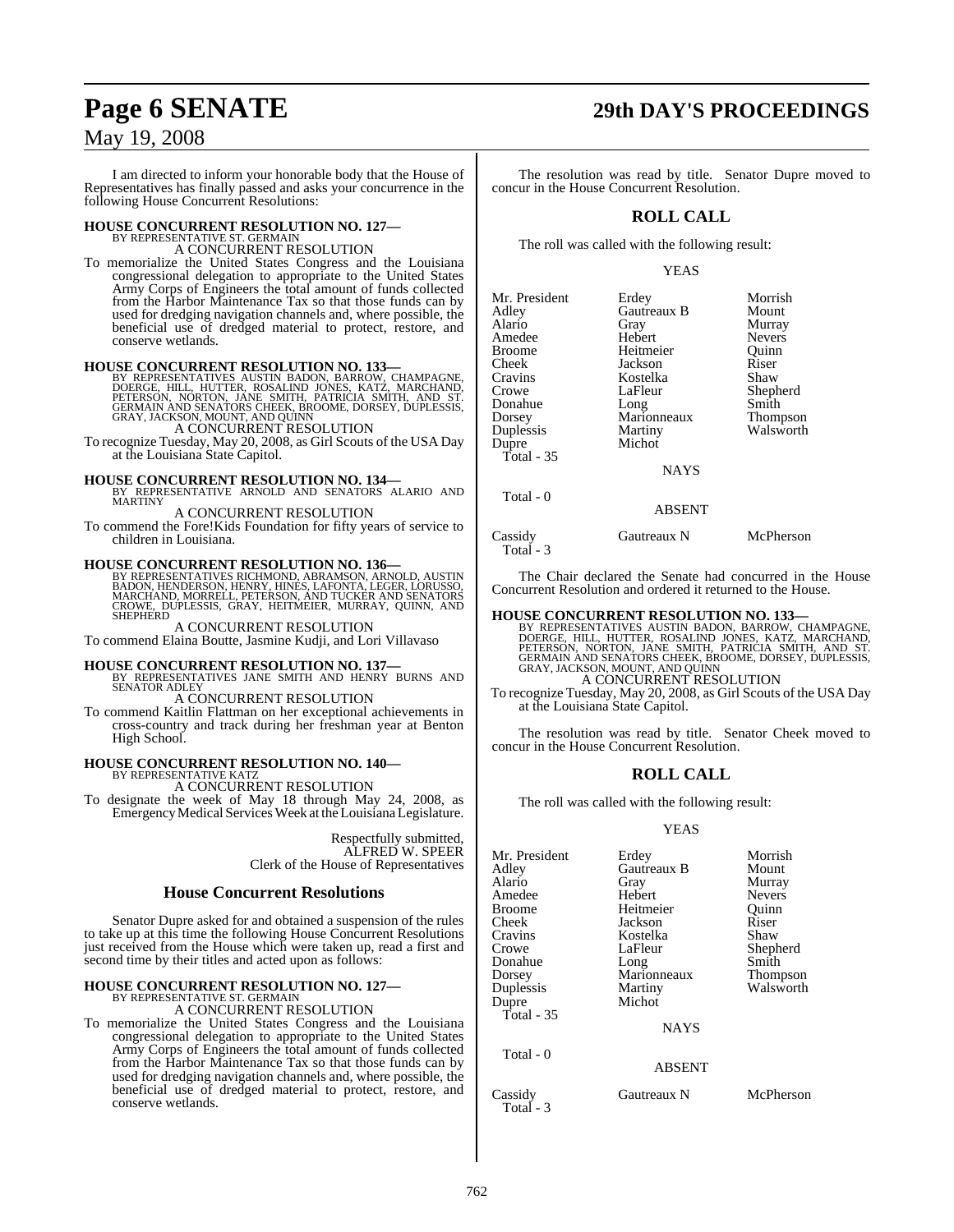# **29th DAY'S PROCEEDINGS Page 7 SENATE**

The Chair declared the Senate had concurred in the House Concurrent Resolution and ordered it returned to the House.

**HOUSE CONCURRENT RESOLUTION NO. 134—** BY REPRESENTATIVE ARNOLD AND SENATORS ALARIO AND MARTINY

A CONCURRENT RESOLUTION To commend the Fore!Kids Foundation for fifty years of service to children in Louisiana.

The resolution was read by title. Senator Heitmeier moved to concur in the House Concurrent Resolution.

### **ROLL CALL**

The roll was called with the following result:

#### YEAS

| Mr. President<br>Adley<br>Alario<br>Amedee<br><b>Broome</b><br>Cheek<br>Cravins<br>Crowe<br>Donahue<br>Dorsey<br>Duplessis<br>Dupre<br>Total $-35$<br>Total - 0 | Erdey<br>Gautreaux B<br>Gray<br>Hebert<br>Heitmeier<br>Jackson<br>Kostelka<br>LaFleur<br>Long<br>Marionneaux<br>Martiny<br>Michot<br><b>NAYS</b> | Morrish<br>Mount<br>Murray<br><b>Nevers</b><br>Quinn<br>Riser<br>Shaw<br>Shepherd<br>Smith<br>Thompson<br>Walsworth |
|-----------------------------------------------------------------------------------------------------------------------------------------------------------------|--------------------------------------------------------------------------------------------------------------------------------------------------|---------------------------------------------------------------------------------------------------------------------|
|                                                                                                                                                                 | <b>ABSENT</b>                                                                                                                                    |                                                                                                                     |
| Cassidy<br>Total - 3                                                                                                                                            | Gautreaux N                                                                                                                                      | McPherson                                                                                                           |

The Chair declared the Senate had concurred in the House Concurrent Resolution and ordered it returned to the House.

#### **HOUSE CONCURRENT RESOLUTION NO. 136—**

BY REPRESENTATIVES RICHMOND, ABRAMSON, ARNOLD, AUSTIN<br>BADON, HENDERSON, HENRY, HINES, LAFONTA, LEGER, LORUSSO,<br>MARCHAND, MORRELL, PETERSON, AND TUCKER AND SENATORS<br>CROWE, DUPLESSIS, GRAY, HEITMEIER, MURRAY, QUINN, AND **SHEPHERD** 

A CONCURRENT RESOLUTION To commend Elaina Boutte, Jasmine Kudji, and Lori Villavaso

The resolution was read by title. Senator Crowe moved to concur in the House Concurrent Resolution.

#### **ROLL CALL**

The roll was called with the following result:

#### YEAS

| Mr. President | Erdey       | Morrish         |
|---------------|-------------|-----------------|
| Adley         | Gautreaux B | Mount           |
| Alario        | Gray        | Murray          |
| Amedee        | Hebert      | <b>Nevers</b>   |
| <b>Broome</b> | Heitmeier   | Ouinn           |
| Cheek         | Jackson     | Riser           |
| Cravins       | Kostelka    | Shaw            |
| Crowe         | LaFleur     | Shepherd        |
| Donahue       | Long        | Smith           |
| Dorsey        | Marionneaux | <b>Thompson</b> |
| Duplessis     | Martiny     | Walsworth       |
| Dupre         | Michot      |                 |
| Total - 35    |             |                 |

# May 19, 2008

**NAYS** 

 Total - 0 ABSENT

Cassidy Gautreaux N McPherson Total - 3

Total - 3

The Chair declared the Senate had concurred in the House Concurrent Resolution and ordered it returned to the House.

# **HOUSE CONCURRENT RESOLUTION NO. 137—** BY REPRESENTATIVES JANE SMITH AND HENRY BURNS AND

SENATOR ADLEY A CONCURRENT RESOLUTION

To commend Kaitlin Flattman on her exceptional achievements in cross-country and track during her freshman year at Benton High School.

The resolution was read by title. Senator Adley moved to concur in the House Concurrent Resolution.

#### **ROLL CALL**

The roll was called with the following result:

#### YEAS

| Mr. President<br>Adley<br>Alario<br>Amedee<br>Broome<br>Cheek<br>Cravins<br>Crowe<br>Donahue<br>Dorsey<br>Duplessis<br>Dupre<br>Total - 35 | Erdey<br>Gautreaux B<br>Gray<br>Hebert<br>Heitmeier<br>Jackson<br>Kostelka<br>LaFleur<br>Long<br>Marionneaux<br>Martiny<br>Michot<br><b>NAYS</b> | Morrish<br>Mount<br>Murray<br><b>Nevers</b><br>Quinn<br>Riser<br>Shaw<br>Shepherd<br>Smith<br><b>Thompson</b><br>Walsworth |
|--------------------------------------------------------------------------------------------------------------------------------------------|--------------------------------------------------------------------------------------------------------------------------------------------------|----------------------------------------------------------------------------------------------------------------------------|
|                                                                                                                                            |                                                                                                                                                  |                                                                                                                            |
| Total - 0                                                                                                                                  | <b>ABSENT</b>                                                                                                                                    |                                                                                                                            |
| Cassidy                                                                                                                                    | Gautreaux N                                                                                                                                      | McPherson                                                                                                                  |

The Chair declared the Senate had concurred in the House Concurrent Resolution and ordered it returned to the House.

#### **HOUSE CONCURRENT RESOLUTION NO. 140—** BY REPRESENTATIVE KATZ

A CONCURRENT RESOLUTION

To designate the week of May 18 through May 24, 2008, as Emergency Medical Services Week at the Louisiana Legislature.

The resolution was read by title. Senator Kostelka moved to concur in the House Concurrent Resolution.

#### **ROLL CALL**

The roll was called with the following result:

#### YEAS

Mr. President Erdey Morrish<br>Adley Gautreaux B Mount Adley Gautreaux B<br>Alario Gray Gray Murray<br>Hebert Nevers Amedee Hebert Nevers<br>Broome Heitmeier Quinn Broome Heitmeier Quinn<br>Cheek Jackson Riser Cheek Jackson<br>Cravins Kostelka Cravins Kostelka Shaw Shepherd

763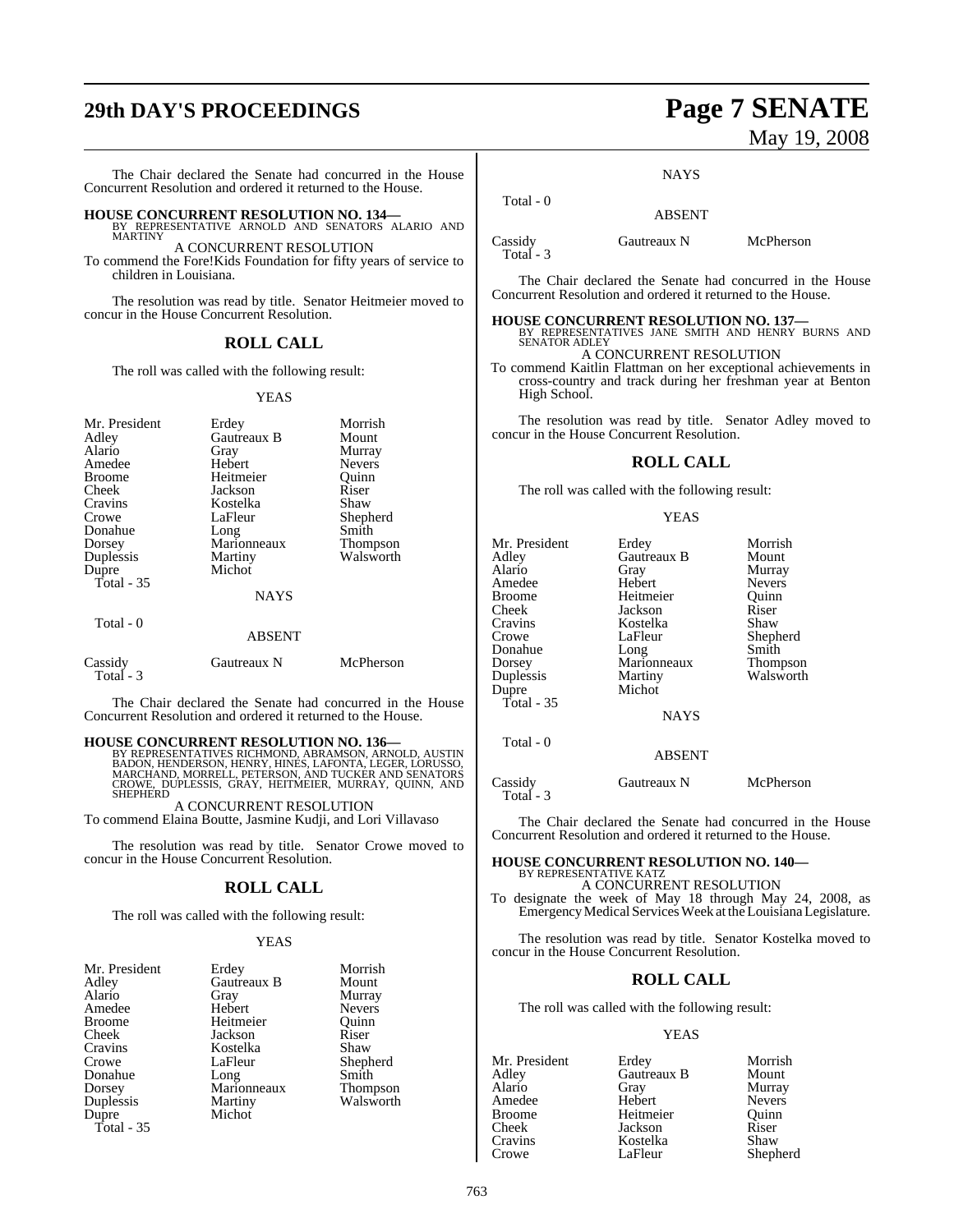| Donahue<br>Dorsey<br>Duplessis<br>Dupre<br>Total - 35 | Long<br>Marionneaux<br>Martiny<br>Michot | Smith<br><b>Thompson</b><br>Walsworth |
|-------------------------------------------------------|------------------------------------------|---------------------------------------|
|                                                       | <b>NAYS</b>                              |                                       |
| Total - 0                                             | <b>ABSENT</b>                            |                                       |
| Cassidy                                               | Gautreaux N                              | McPherson                             |

 Total - 3 The Chair declared the Senate had concurred in the House Concurrent Resolution and ordered it returned to the House.

## **Reports of Committees**

The following reports of committees were received and read:

#### **REPORT OF COMMITTEE ON**

#### **EDUCATION**

Senator Ben W. Nevers, Chairman on behalf of the Committee on Education, submitted the following report:

#### May 15, 2008

To the President and Members of the Senate:

I am directed by your Committee on Education to submit the following report:

# **SENATE BILL NO. 465—** BY SENATOR WALSWORTH

AN ACT

To amend and reenact R.S. 17:270(A) and (B), and R.S.  $32:402.1(A)(1)$ ,  $(2)$ (introductory paragraph), and  $(C)$ ; relative to driver education programs; to require the Louisiana Highway Safety Commission be consulted in the development of the program; and to provide for related matters.

Reported with amendments.

#### **SENATE BILL NO. 537** BY SENATOR NEVERS

AN ACT

To enact R.S. 17:3129.8, relative to education; to provide with respect to the Board of Regents; to provide for articulation of college credits; to provide an effective date; and to provide for related matters.

Reported with amendments.

# **HOUSE BILL NO. 184—** BY REPRESENTATIVE KATZ

AN ACT

To amend and reenact R.S. 17:170(D), relative to immunization of persons entering schools, kindergartens, colleges, proprietary or vocational schools, and day care centers for the first time; to provide for the electronic transmission of immunization compliance reports; to provide for the promulgation ofrules and regulations by the Department of Health and Hospitals; and to provide for related matters.

Reported favorably.

# **Page 8 SENATE 29th DAY'S PROCEEDINGS**

#### **HOUSE BILL NO. 305—**

BY REPRESENTATIVE AUSTIN BADON AN ACT

To amend and reenact R.S. 17:95, relative to requirements that the superintendent of a city, parish, or other local public school board serve as the treasurer of certain school funds and perform specified duties; to remove the exception applicable to Orleans Parish; to provide an effective date; and to provide for related matters.

Reported favorably.

#### **HOUSE BILL NO. 306—** BY REPRESENTATIVE AUSTIN BADON

AN ACT

To amend and reenact R.S. 17:91, relative to certain supervisory duties and responsibilities of the superintendent of a city, parish, or other local public school system, including but not limited to duties pertaining to the office of the secretary of the school board; to remove certain exceptions, prohibitions, and requirements applicable to Orleans Parish; to provide an effective date; and to provide for related matters.

Reported favorably.

## **HOUSE BILL NO. 378—**



To amend and reenact R.S. 17:436(A)(2) and to enact R.S. 17:436(E), relative to school employees performing noncomplex health procedures; to remove certain procedures from the definition of noncomplex health procedure; to prohibit school employees, except certain health professionals, from being required to perform certain procedures; and to provide for related matters.

Reported with amendments.

#### **HOUSE BILL NO. 576—**

BY REPRESENTATIVE TRAHAN AN ACT

To enact R.S. 49:191(3)(m) and to repeal R.S. 49:191(2)(d), relative to the Department of Education, including provisionsto provide for the re-creation of the Department of Education and the statutory entities made a part of the department by law; to provide for the effective termination date for all statutory authority for the existence of such statutory entities; and to provide for related matters.

Reported favorably.

**HOUSE BILL NO. 581—** BY REPRESENTATIVE TRAHAN AN ACT

To amend and reenact R.S. 17:170(A)(1) and (D) and to enact R.S. 17:170(A)(4), relative to immunizations; to provide for the enforcement of immunization requirements for students; and to provide for related matters.

Reported with amendments.

# **HOUSE BILL NO. 672—** BY REPRESENTATIVE TRAHAN

AN ACT

To amend and reenact R.S. 17:416.18, relative to the rights of teachers; to rename the list of provisions providing for the rights of teachers; to provide for the immunity and legal defense of teachers; to provide for the rights of beginning teachers; to provide for the distribution of such list of rights to schools and to parents and legal guardians; and to provide for related matters.

Reported with amendments.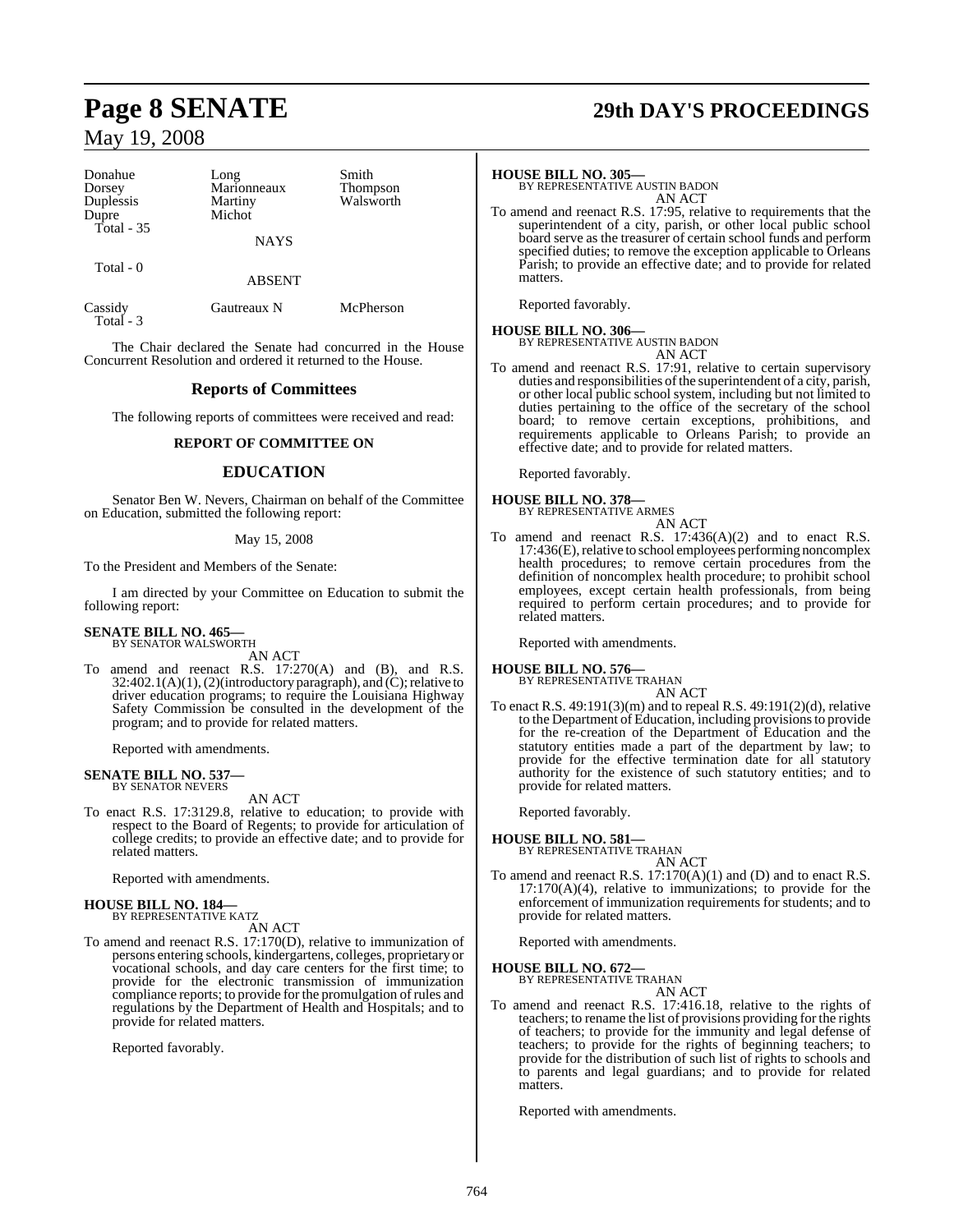# **29th DAY'S PROCEEDINGS Page 9 SENATE**

# May 19, 2008

**HOUSE BILL NO. 719—** BY REPRESENTATIVE CARMODY

AN ACT To enact R.S. 17:437.1, relative to training for certain public school employees; to provide for in-service training for teachers, school counselors, principals, and certain other school administrators in suicide prevention; to provide for the responsibilities of the State Board of Elementary and Secondary Education; and to provide for related matters.

Reported with amendments.

#### **HOUSE BILL NO. 1054—**

BY REPRESENTATIVE PETERSON AND SENATOR GRAY AN ACT

To enact R.S. 17:100.10, relative to authorizing city, parish, and other local public school boards to create public benefit corporations and enter into contracts with such public benefit corporations for the planning, renovation, construction, leasing, subleasing, management, and improvement of school properties; to exempt such school boards from certain limitations relative to property dispositions under certain circumstances; to authorize such school boards to enter into financing arrangements with their public benefit corporations and certain other private parties to construct new schools and to renovate existing school properties; and to provide for related matters.

Reported with amendments.

Respectfully submitted, BEN W. NEVERS Chairman

#### **REPORT OF COMMITTEE ON**

### **NATURAL RESOURCES**

Senator Reggie P. Dupre, Jr., Chairman on behalf of the Committee on Natural Resources, submitted the following report:

May 15, 2008

To the President and Members of the Senate:

I am directed by your Committee on Natural Resources to submit the following report:

#### **SENATE CONCURRENT RESOLUTION NO. 63—** BY SENATOR ADLEY

A CONCURRENT RESOLUTION

To urge and request the Louisiana Wildlife and Fisheries Commission to follow the recommendations of the board of commissioners of the Cypress-Black Bayou Recreation and Water Conservation District when promulgating rules and regulations pertaining to fishing and boating.

Reported favorably.

# **SENATE CONCURRENT RESOLUTION NO. 64—** BY SENATOR DUPRE

A CONCURRENT RESOLUTION

To create the Louisiana Recreational Saltwater Fishing Task Force to advise the Department of Wildlife and Fisheries and other entities on various recreational saltwater fishing issues.

Reported favorably.

#### **HOUSE CONCURRENT RESOLUTION NO. 12—** BY REPRESENTATIVE HILL

A CONCURRENT RESOLUTION

To urge and request the Coastal Protection and Restoration Authority and the United States Army Corps of Engineers to give proportionate attention to Louisiana's Chenier Plain in the

development and implementation of the state's coastal protection and restoration efforts.

Reported favorably.

#### **HOUSE BILL NO. 170—** BY REPRESENTATIVE TALBOT

AN ACT

To amend and reenact Section 3 of Act No. 222 of the 2005 Regular Session of the Legislature, as amended by Act No. 21 of the 2007 Regular Session of the Legislature, relative to the transfer of certain state property in Jefferson Parish; to extend the termination date of the Act; and to provide for related matters.

Reported favorably.

**HOUSE BILL NO. 171—** BY REPRESENTATIVE HUTTER

AN ACT

To amend and reenact R.S. 56:421(D), relative to the Louisiana Oyster Task Force; to authorize reimbursement of expenses associated with serving on the task force; and to provide for related matters.

Reported favorably.

**HOUSE BILL NO. 360—**<br>BY REPRESENTATIVES MONTOUCET, BOBBY BADON, BALDONE,<br>BARROW, BILLIOT, CHAMPAGNE, CORTEZ, CROMER, FRANKLIN,<br>GALLOT, GISCLAIR, HARDY, HENDERSON, SAM JONES, LAMBERT,<br>LEBAS, PERRY, POPE, RICHARD, SMITH, PA AN ACT

To amend and reenact R.S. 36:610(I) and R.S. 56:266(A), (B), (C),  $(D)(1), (E)(3),$  and  $(F)$  and  $279(B)(2)$  and  $(3), (C)(1), (D)(3),$  and  $(E)$  and to enact R.S. 36:610 $(L)$  and R.S. 56:278, relative to alligators; to remove alligators from the jurisdiction of the Fur and Alligator Council; to create the Louisiana Alligator Advisory Council; to provide the council's membership, functions, duties, and responsibilities; to provide relative to funding for the council; and to provide for related matters.

Reported favorably.

# **HOUSE BILL NO. 439—** BY REPRESENTATIVE DOVE

AN ACT

To amend and reenact R.S. 30:905(B)(2) and (14), 905.1, 905.3(A) and (D), and  $905.4(A)(1)(a)$  and (c) and (2), (B), (C), (D), (E)(2), (F), (G), (H), and (J)(2) and to repeal R.S. 30:905.2 and  $905.4(K)$ , relative to abandoned mine reclamation; to provide for the authority to participate and to promulgate rules and regulations; to provide for funding sources and appropriation for reclamation of mining operations; to provide for an implementation plan; to provide for notice; to provide for exemptions and exclusions; and to provide for related matters.

Reported favorably.

#### **HOUSE BILL NO. 488—**

BY REPRESENTATIVE GISCLAIR AN ACT

To enact R.S.  $56:579.1(C)(4)$ , relative to mariculture; to require review by or cooperation with certain marine biologists for mariculture projects located offshore in state waters; and to provide for related matters.

Reported favorably.

# **HOUSE BILL NO. 557—** BY REPRESENTATIVE DOVE

AN ACT

To amend and reenact R.S. 30:215(A), to enact R.S. 30:123.1, and to repeal R.S. 30:125(B), relative to mineral lease applications;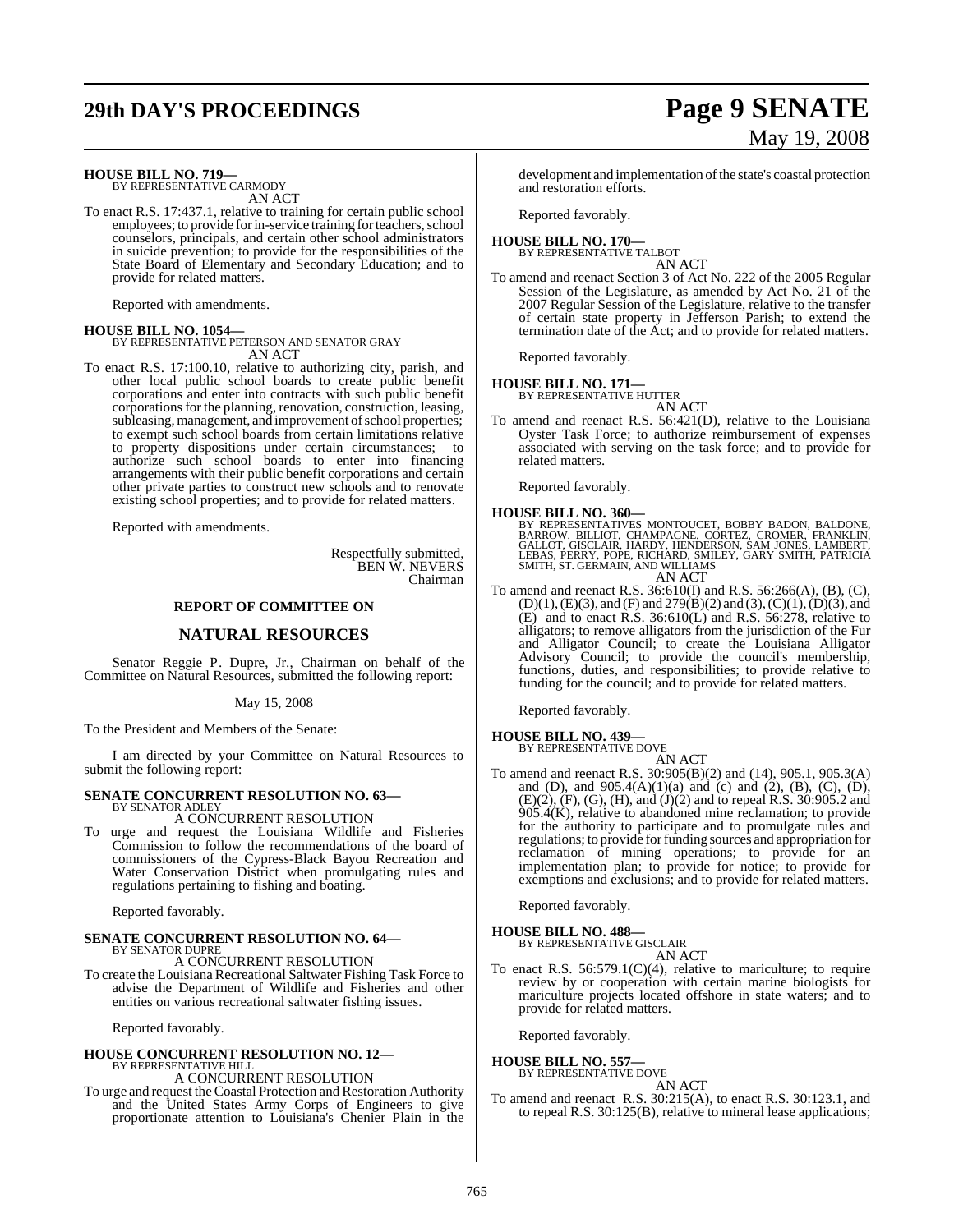# **Page 10 SENATE 29th DAY'S PROCEEDINGS**

to provide for information required to be submitted to the State Mineral Board; to provide for liquidated damages; to provide for the determination of the fee for seismic, geophysical, or geological surveying; and to provide for related matters.

Reported favorably.

#### **HOUSE BILL NO. 848—** BY REPRESENTATIVE HUTTER

AN ACT

To amend and reenact R.S. 56:433(B) and to reenact R.S. 56:433(G), relative to taking oysters from public seed grounds; to provide for a period of time for harvest of seed oysters; to provide for a period of time for the harvest of oysters generally from the seed grounds; to provide for a sacking only area east of the Mississippi River in Plaquemines Parish; and to provide for related matters.

Reported favorably.

# **HOUSE BILL NO. 1026—** BY REPRESENTATIVE DOVE

AN ACT

To amend and reenact R.S. 30:153, relative to mineral leases; to provide for administration of certain leases by the State Mineral Board; and to provide for related matters.

Reported favorably.

# **HOUSE BILL NO. 1047—** BY REPRESENTATIVE ST. GERMAIN

AN ACT

To authorize the secretary of the Department of Public Safety and Corrections to exchange certain properties in Iberville Parish with First Louisiana Resource, L.L.C.; to provide for property descriptions; to provide for the reservation of mineral rights; to provide for terms and conditions; and to provide for related matters.

Reported favorably.

**HOUSE BILL NO. 1117—** BY REPRESENTATIVE MORRIS AN ACT

To amend and reenact R.S. 30:22, 23, 148.1, 148.2, 148.3, 148.4, 148.5, 148.6, 148.8, and 148.9(A) and (B)(introductory paragraph) and to repeal R.S.  $30:148.9(B)(1)$ , (2), and (3), relative to mineral leases; to provide for leases for storage; to provide for application, advertising, bids, public hearings, and selection for certain leases; to provide for the authority of the State Mineral Board and the commissioner of conservation; and to provide for related matters.

Reported with amendments.

# **HOUSE BILL NO. 1128—** BY REPRESENTATIVE HENRY BURNS

AN ACT

To amend and reenact R.S. 30:10(A)(2)(b)(i), relative to drilling units; to provide for a landowner's election to participate in a drilling unit; to provide for the risk charge for a nonparticipant or an owner who fails to participate as elected; and to provide for related matters.

Reported favorably.

#### **HOUSE BILL NO. 1138—**

BY REPRESENTATIVE GISCLAIR AN ACT

To amend and reenact R.S. 56:495.1(A)(1)(b), relative to trawling vessels; to provide relative to the legal size of trawl doors; and to provide for related matters.

Reported with amendments.

#### **HOUSE BILL NO. 1220—**

BY REPRESENTATIVE HENRY BURNS AN ACT

To enact R.S. 30:209(4)(e), relative to the State Mineral Board; to provide for the authority of the State Mineral Board; to provide for operating agreements for certain underground storage; and to provide for related matters.

Reported favorably.

Respectfully submitted, REGGIE P. DUPRE, JR. Chairman

#### **REPORT OF COMMITTEE ON**

## **TRANSPORTATION, HIGHWAYS AND PUBLIC WORKS**

Senator William Joseph McPherson, Jr., Chairman on behalf of the Committee on Transportation, Highways and Public Works, submitted the following report:

May 15, 2008

To the President and Members of the Senate:

I am directed by your Committee on Transportation, Highways and Public Works to submit the following report:

# **SENATE BILL NO. 743—** BY SENATOR CHEEK

- AN ACT
- To enact R.S. 32:299.1 relative to the operation of off-road vehicles; to require reports of accidents of certain persons; and to provide for related matters.

Reported with amendments.

**HOUSE BILL NO. 373—**<br>BY REPRESENTATIVES HAZEL, ARMES, BILLIOT, HENRY BURNS, DIXON, DOERGE, FRANKLIN, GISCLAIR, GUINN, HILL, HOWARD,<br>HUTTER, LITTLE, LORUSSO, MONTOUCET, NORTON, POPE, AND ST.<br>GERMAIN

AN ACT

To amend and reenact R.S. 47:490.19(A), (B), and (D) and to enact R.S. 47:490.19(E) and (F), 490.20, and 490.21, relative to military honor license plates; to provide for the U.S. Army Airborne license plate; to provide for the establishment of a military honor license plate for recipients of the Iraq Campaign Medal; to provide for the establishment of a military honor license plate for the recipients of the Afghanistan Campaign Medal; and to provide for related matters.

Reported with amendments.

**HOUSE BILL NO. 402—**

BY REPRESENTATIVES FOIL AND HARDY AN ACT

To enact R.S. 32:289, relative to driving school buses; to prohibit the use of a cellular radio telecommunication device while driving a school bus; to provide for penalties; and to provide for related matters.

Reported with amendments.

**HOUSE BILL NO. 544—**

BY REPRESENTATIVES HUTTER AND DOWNS AN ACT

To amend and reenact R.S. 48:250.2, relative to design-build contracts; to expand the authority of the Department of Transportation and Development for design-build contracts; to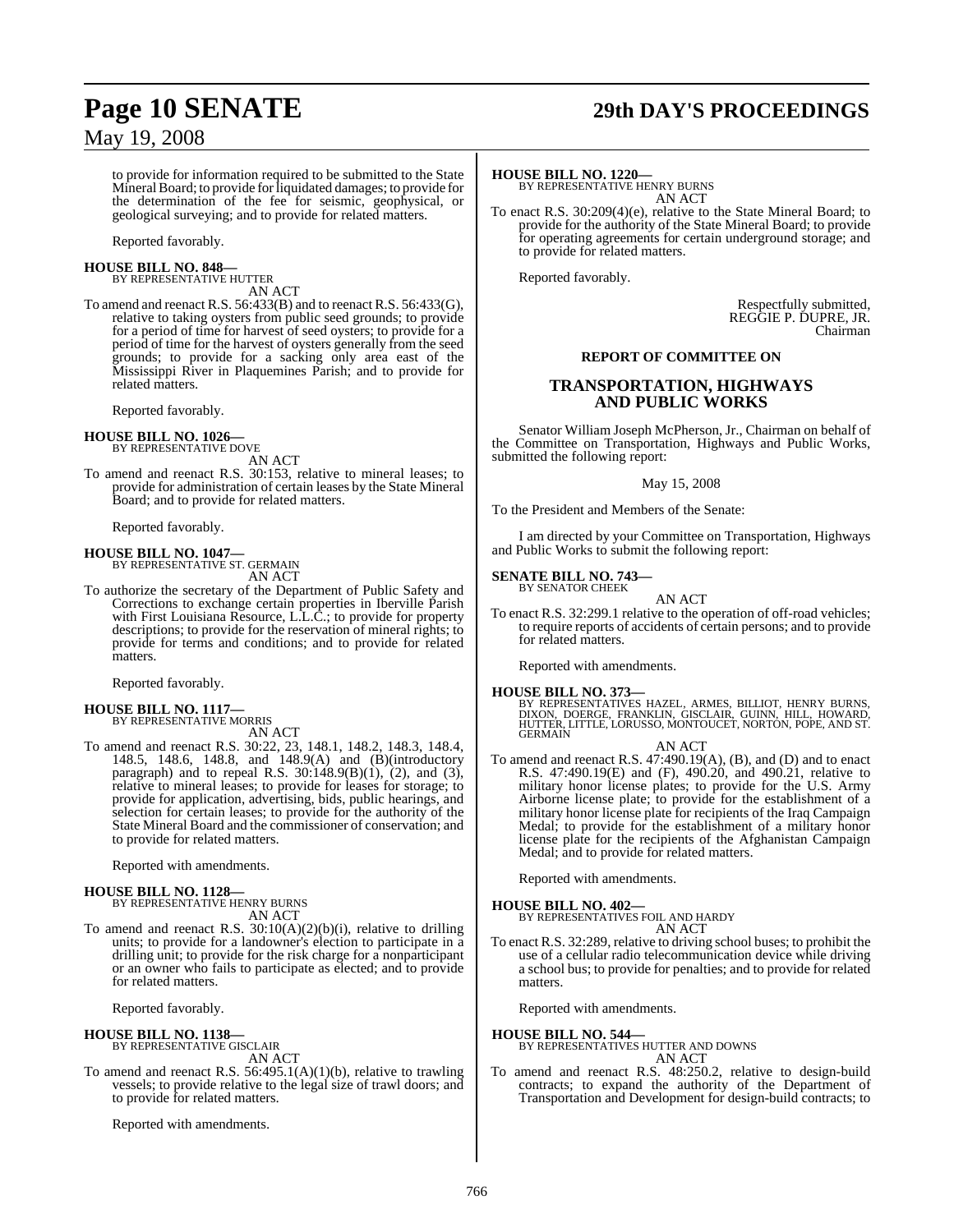# **29th DAY'S PROCEEDINGS Page 11 SENATE**

# May 19, 2008

authorize the secretary to select projects or combine a program of projects utilizing the design-build method; to provide for an effective date; and to provide for related matters.

Reported favorably.

#### **HOUSE BILL NO. 566—** BY REPRESENTATIVE HUTTER

AN ACT

To amend and reenact R.S. 48:205(A), relative to general administrative functions of the Department of Transportation and Development; to authorize a notice when the purchase exceeds twenty-five thousand dollars to persons who furnish commodities by notice sent through an electronic interactive environment; to provide for an effective date; and to provide for related matters.

Reported favorably.

#### **HOUSE BILL NO. 590—**

BY REPRESENTATIVE HUTTER AN ACT

To amend and reenact R.S. 34:1708(A), relative to the St. Bernard Port, Harbor, and Terminal District; to provide relative to the authority of the board of commissioners to acquire certain property; and to provide for related matters.

Reported with amendments.

#### **HOUSE BILL NO. 656—**

BY REPRESENTATIVE SIMON AND SENATOR NEVERS AN ACT

To amend and reenact R.S. 48:1805(A), relative to the Zachary Taylor Parkway Commission; to provide relative to the appointment of commission members; to provide that members shall be appointed by the presidents of their respective parishes; to provide for exceptions; and to provide for related matters.

Reported with amendments.

# **HOUSE BILL NO. 784—** BY REPRESENTATIVE HUTTER

AN ACT

To amend and reenactR.S. 32:408(A)(8)(introductory paragraph) and (b)(introductory paragraph),  $(B)(2)(e)$ , and  $(3)(\text{introducing the value of the function})$ paragraph) and (d) and to repeal R.S. 32:408(B)(4)(c), relative to the requirements of applicants for certain classes of commercial driver'slicenses; to provide for exemptionsfromthe requirements; to provide for the issuance of endorsements; to provide for restrictions to the classes of commercial driver's licenses; and to provide for related matters.

Reported favorably.

#### **HOUSE BILL NO. 785—**

BY REPRESENTATIVE HUTTER AN ACT

To amend and reenact R.S.  $32:427(A)(4)$  and (5), relative to the operation of commercial motor vehicles; to provide for willful violations of the operation of commercial motor vehicles; and to provide for related matters.

Reported favorably.

#### **HOUSE BILL NO. 791—** BY REPRESENTATIVE HUTTER

AN ACT

To repeal R.S. 48:221(C), relative to expropriation, to repeal provisions requiring the Department of Transportation and Development to offer to sell excess expropriated property.

Reported favorably.

## **HOUSE BILL NO. 839—**

BY REPRESENTATIVE HUTTER AN ACT

To enact R.S. 32:361.2(D) and 361.3(C), relative to the tinting of motor vehicle windows; to prohibit holders of security and medical exemptions from tinting the area below the top six inches of the windshield; and to provide for related matters.

Reported favorably.

**HOUSE BILL NO. 1081—** BY REPRESENTATIVES SCHRODER AND PEARSON AND SENATOR DONAHUE

AN ACT

To enact R.S. 48:942, relative to state bridges; to authorize the sale of state bridges under certain circumstances; to provide for exceptions; to provide for the approval of the legislature; and to provide for related matters.

Reported favorably.

#### **HOUSE BILL NO. 1119—** BY REPRESENTATIVE CHANEY

AN ACT

To amend and reenact R.S. 40:1843, relative to the Liquefied Petroleum Gas Commission; to increase the per diem for members of the commission; and to provide for related matters.

Reported with amendments.

Respectfully submitted, JOE MCPHERSON, Chairman

#### **REPORT OF COMMITTEE ON**

### **LABOR AND INDUSTRIAL RELATIONS**

Senator Neil Riser, Chairman on behalf of the Committee on Labor and Industrial Relations, submitted the following report:

May 15, 2008

To the President and Members of the Senate:

I am directed by your Committee on Labor and Industrial Relations to submit the following report:

# **HOUSE BILL NO. 186—** BY REPRESENTATIVE HONEY

AN ACT To amend and reenact R.S. 23:1552(B)(6) and to repeal R.S. 23:1552(B)(7), relative to unemployment compensation; to provide with respect to reimbursement of unemployment claims paid as a result of Hurricanes Katrina and Rita; and to provide for related matters.

Reported favorably.

#### **HOUSE BILL NO. 1165—**

BY REPRESENTATIVES HONEY, ARMES, AUSTIN BADON, BOBBY<br>BADON, BALDONE, BARROW, BURFORD, HENRY BURNS, BURRELL,<br>CHANEY, DIXON, DOWNS, EDWARDS, GALLOT, GISCLAIR, GREENE,<br>HARRISON, HINES, HOFFMANN, HOWARD, MICHAEL JACKSON,<br>ROSAL AN ACT

To amend and reenact R.S. 23:1474(I), 1592(E), and 1595(A) and to enact R.S. 23:1536(E)(4), relative to unemployment compensation weekly benefit amounts; to provide with respect to the unemployment trust fund balance; to provide for an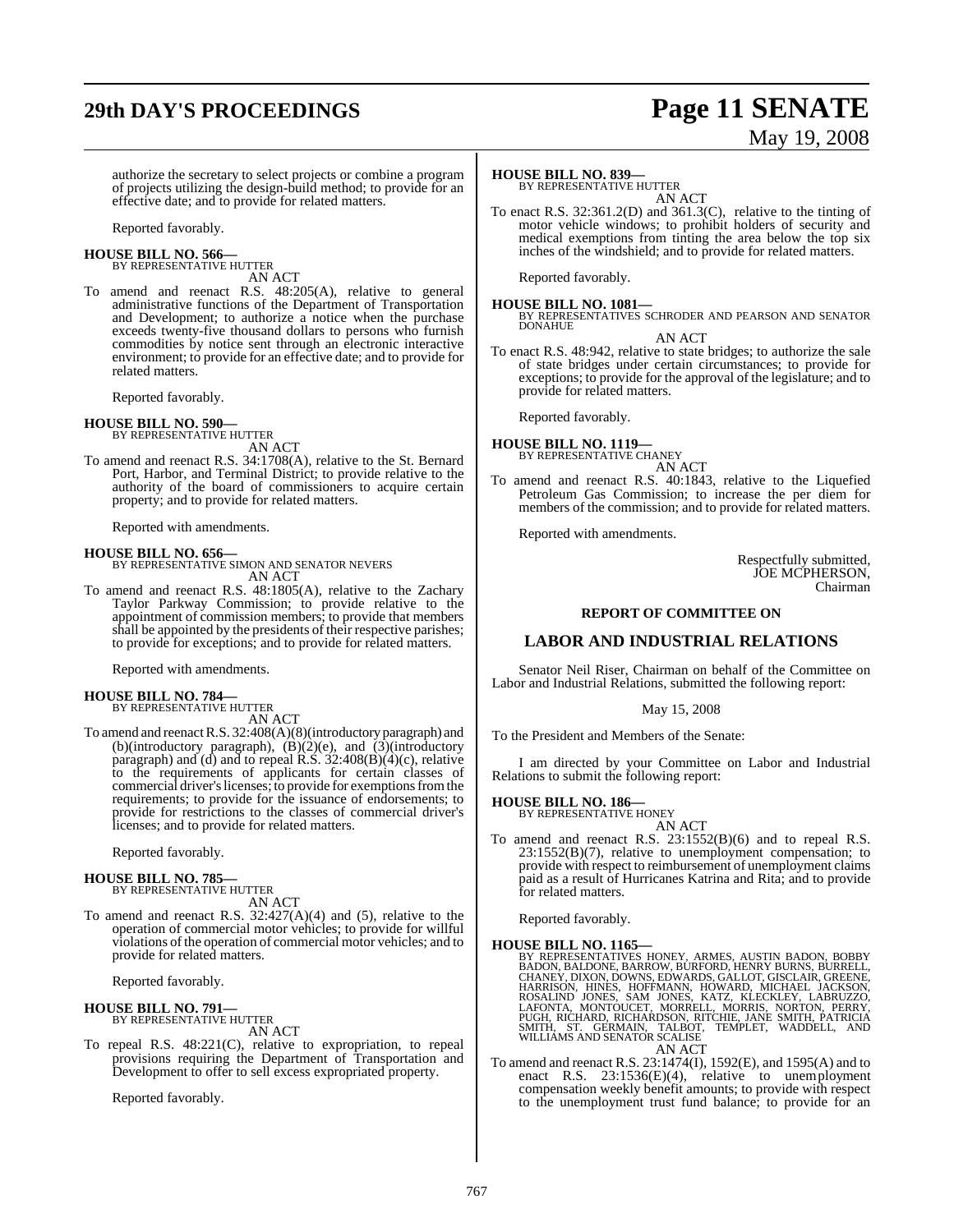increase in the weekly benefit amount paid; to provide for the duration of benefits; to provide for a reduction in contributions; and to provide for related matters.

Reported with amendments.

Respectfully submitted, NEIL RISER Chairman

#### **REPORT OF COMMITTEE ON**

### **LOCAL AND MUNICIPAL AFFAIRS**

Senator Cheryl Artise Gray, Chairman on behalf of the Committee on Local and Municipal Affairs, submitted the following report:

#### May 15, 2008

To the President and Members of the Senate:

I am directed by your Committee on Local and Municipal Affairs to submit the following report:

# **SENATE BILL NO. 7—** BY SENATOR MURRAY

AN ACT

To amend and reenact R.S. 47:1992, relative to ad valorem property tax; to provide for procedures and time periodsin Orleans Parish related to inspection of assessment lists, review and complaints concerning assessments, certifications of such lists, and hearings of appeals of assessments; and to provide for related matters.

Reported with amendments.

#### **SENATE BILL NO. 621—** BY SENATOR CRAVINS

AN ACT

To enact Chapter 13-J of Title 33 of the Louisiana Revised Statutes of 1950, to be comprised ofR.S. 33:4720.151 through 4720.172, relative to the city of Lafayette; to create the North Lafayette and Downtown Redevelopment Authority; to provide for the procedure to follow and activate the authority; to define terms; to provide for the selection of commissioners and for their terms of office; to provide for annual reports, including financial statements, to the local governing authority; to provide for the powers, duties, and functions of the redevelopment authority, including the acquisition of property by purchase, gift, expropriation, or otherwise; to provide for expedited quiet title and foreclosure actions; to provide for the preparation and adoption of a community improvement plan; to provide with respect to the certification of blighted property and its removal; to provide for the dispostion of property in a community improvement area; to provide for the issuance of bonds; to provide for borrowing money and giving security therefor; to provide for tax exemptions; to authorize the establishment of programs for residential development; to provide for cooperation by public bodies with the authority; and to provide for related matters.

Reported by substitute.

# **SENATE BILL NO. 748—** BY SENATOR DORSEY

AN ACT

To amend and reenact R.S. 33:9038.31 and to enact R.S. 33:9038.43, relative to the Thomas H. Delpit Area Special District; to create the district and provide for its authority; to grant to the district certain tax increment finance and tax authority; and to provide for related matters.

Reported with amendments.

# **Page 12 SENATE 29th DAY'S PROCEEDINGS**

#### **SENATE BILL NO. 755—** BY SENATOR HEBERT

AN ACT

To enact R.S. 40:600.66(B), relative to the Louisiana Road Home Housing Corporation Act; to provide for the powers and responsibilities of the Road Home Corporation; to provide for the binding effect on certain appraisals; and to provide for related matters.

Reported with amendments.

**HOUSE BILL NO. 49—** BY REPRESENTATIVE GARY SMITH AN ACT

To enact R.S. 46:1053(C)(2)(f), relative to hospital service districts in St. Charles Parish; to provide relative to the per diem that members of hospital service district commissions receive; and to provide for related matters.

Reported favorably.

#### **HOUSE BILL NO. 50—** BY REPRESENTATIVE ELLINGTON

AN ACT

To enact R.S. 33:2711.24, relative to municipal sales and use taxes; to authorize the governing authority of the city of Winnsboro to levy and collect an additional sales and use tax; to provide for voter approval; to provide for the use of the proceeds of such tax; and to provide for related matters.

Reported favorably.

**HOUSE BILL NO. 51—** BY REPRESENTATIVE ELLINGTON

AN ACT

To enact R.S. 33:2740.18.3, relative to the city of Winnsboro; to authorize the governing authority of the city to levy and collect a hotel occupancy tax subject to voter approval; to provide for the use of such tax; and to provide for related matters.

Reported favorably.

#### **HOUSE BILL NO. 54—**

BY REPRESENTATIVE MICKEY GUILLORY AN ACT

To amend and reenact R.S. 40:539(C)(1), relative to local housing authorities; to provide relative to the executive director of a local housing authority; to require a local housing authority to enter into an employment contract with the executive director; to provide relative to the term of the contract; to provide relative to the compensation of the executive director and other terms of employment; and to provide for related matters.

Reported favorably.

**HOUSE BILL NO. 203—** BY REPRESENTATIVE ST. GERMAIN AN ACT

To repeal R.S. 25:1225, relative to the Atchafalaya Trace Commission; to repeal the sunset of the Atchafalaya Trace Commission.

Reported favorably.

#### **HOUSE BILL NO. 252—** BY REPRESENTATIVE PUGH

AN ACT

To enact R.S. 33:423.19, relative to the city of Ponchatoula; to provide with respect to the powers of the chief of police; to authorize the chief of police to take certain personnel actions; and to provide for related matters.

Reported favorably.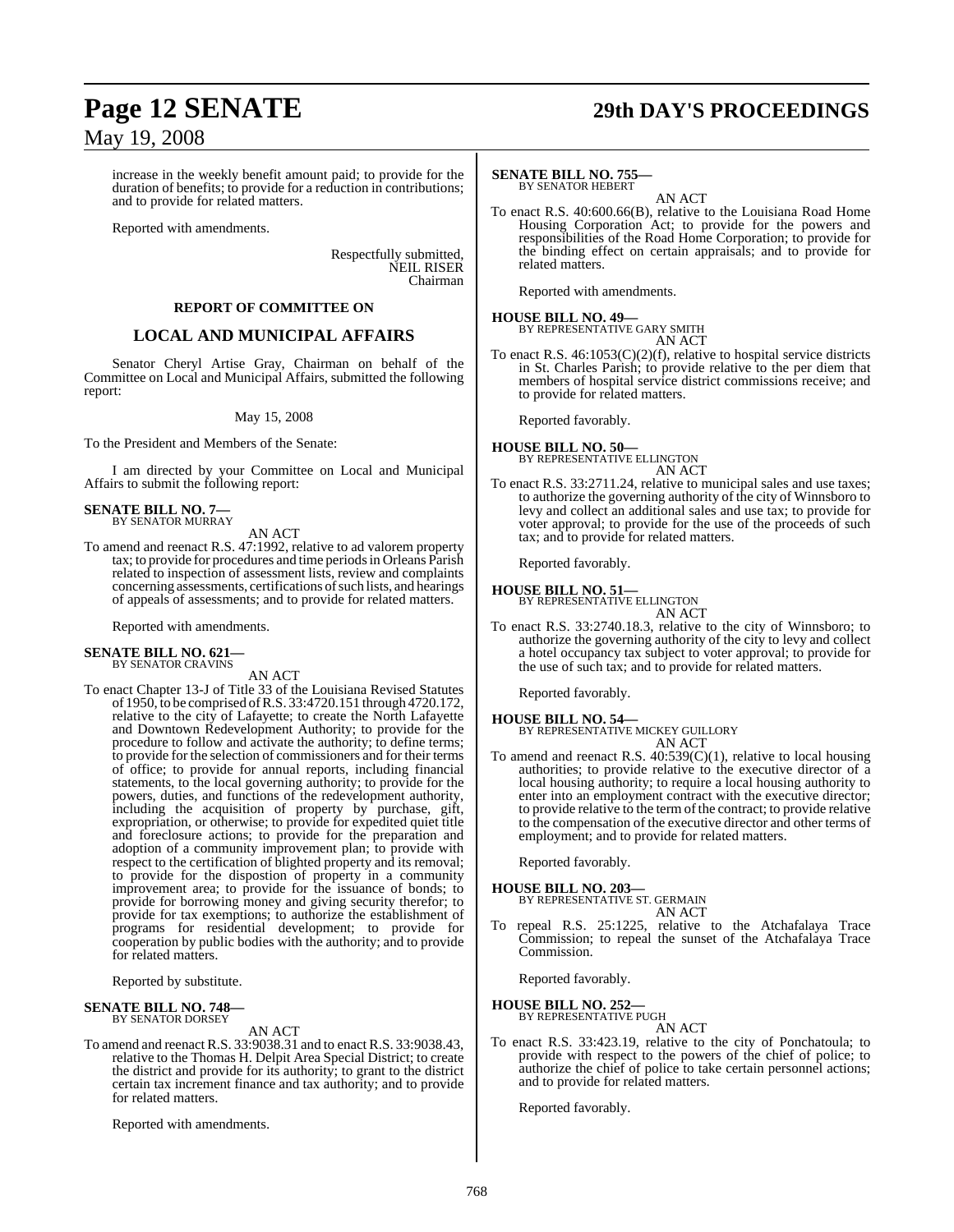# **29th DAY'S PROCEEDINGS Page 13 SENATE**

# May 19, 2008

**HOUSE BILL NO. 311—** BY REPRESENTATIVE GARY SMITH

AN ACT

To amend and reenact R.S.  $33:103(C)(1)(a)$ , relative to the zoning commission in St. Charles Parish; to authorize an increase in the per diem paid to commission members for attending meetings; and to provide for related matters.

Reported favorably.

**HOUSE BILL NO. 354—** BY REPRESENTATIVE PERRY

AN ACT To amend and reenact R.S. 47:1923(D), relative to tax assessors; to provide for the payment of certain insurance premiums for certain retired assessors and assessors' employees; and to

Reported favorably.

**HOUSE BILL NO. 620—** BY REPRESENTATIVE LORUSSO

provide for related matters.

AN ACT

To enact R.S. 36:802.22(E)(1)(d), relative to New Orleans City Park and the New Orleans City Park Improvement Association and its board of commissioners; to provide relative to audits of the park, the association, and its board and for the responsibility of the park, the association, and its board, and of the Department of Culture, Recreation and Tourism relative to such audits; and to provide for related matters.

Reported favorably.

#### **HOUSE BILL NO. 668—** BY REPRESENTATIVE DOWNS

AN ACT

To amend and reenact R.S.  $33:5161(A)(2)$  and  $(B)(3)$  and to enact R.S. 33:5161(B)(2)(c) and 5162, relative to post-employment benefits funds established by political subdivisions; to provide relative to the management and investment of such funds; to provide for authorized and prohibited investments; to provide relative to asset allocation; to authorize the retention of investment managers or advisors; to provide for penalties; and to provide for related matters.

Reported favorably.

#### **HOUSE BILL NO. 1032—** BY REPRESENTATIVE LORUSSO

AN ACT

To enact R.S. 33:9091.12, relative to Orleans Parish; to create the Mid-City Security District within the parish; to provide relative to the purpose, governance, and powers and duties of the district; to provide for the imposition and collection of a parcel fee and for the use thereof; and to provide for related matters.

Reported favorably.

Respectfully submitted, CHERYL ARTISE GRAY Chairman

### **REPORT OF COMMITTEE ON**

#### **REVENUE AND FISCAL AFFAIRS**

Senator Robert M. Marionneaux, Jr., Chairman on behalf of the Committee on Revenue and Fiscal Affairs, submitted the following report:

May 19, 2008

To the President and Members of the Senate:

I am directed by your Committee on Revenue and Fiscal Affairs to submit the following report:

#### **SENATE BILL NO. 109—** BY SENATOR MORRISH

AN ACT

To amend and reenact R.S. 39:128(B)(1) and (2), relative to certain higher education capital outlay projects; to increase the threshold for exclusion of certain higher education projects from the capital outlay budget; to increase the exemption threshold for professional service contracts which are related to certain higher education capital outlay projects; and to provide for related matters.

Reported with amendments.

**SENATE BILL NO. 520—** BY SENATOR MORRISH

AN ACT

To amend and reenact R.S. 9:1149.4, relative to the immobilization of manufactured homes; to temporarily prohibit certain actions to collect certain state tax on the purchase of manufactured homes used as residences; and to provide for related matters.

Reported with amendments.

Respectfully submitted, ROBERT M. MARIONNEAUX, JR. Chairman

#### **REPORT OF COMMITTEE ON**

### **RETIREMENT**

Senator D.A. "Butch" Gautreaux, Chairman on behalf of the Committee on Retirement, submitted the following report:

#### May 19, 2008

To the President and Members of the Senate:

I am directed by your Committee on Retirement to submit the following report:

**SENATE BILL NO. 50—** BY SENATOR CROWE

- AN ACT
- To amend and reenact R.S. 11:1757(B), relative to the Municipal Employees' Retirement System; to provide for benefit payment options; to provide for designation of beneficiary; to allow change of such designation; to provide conditions for such change; to provide for an effective date; and to provide for related matters.

Reported with amendments.

**SENATE BILL NO. 201—** BY SENATOR ALARIO

AN ACT

To amend and reenact R.S. 11:1002(12), relative to the Louisiana School Employees' Retirement System; to provide for definitions; to include in the definition of earnable compensation for such system any pay received by a school bus driver for school-related extracurricular activities; to provide for an effective date; and to provide for related matters.

Reported favorably.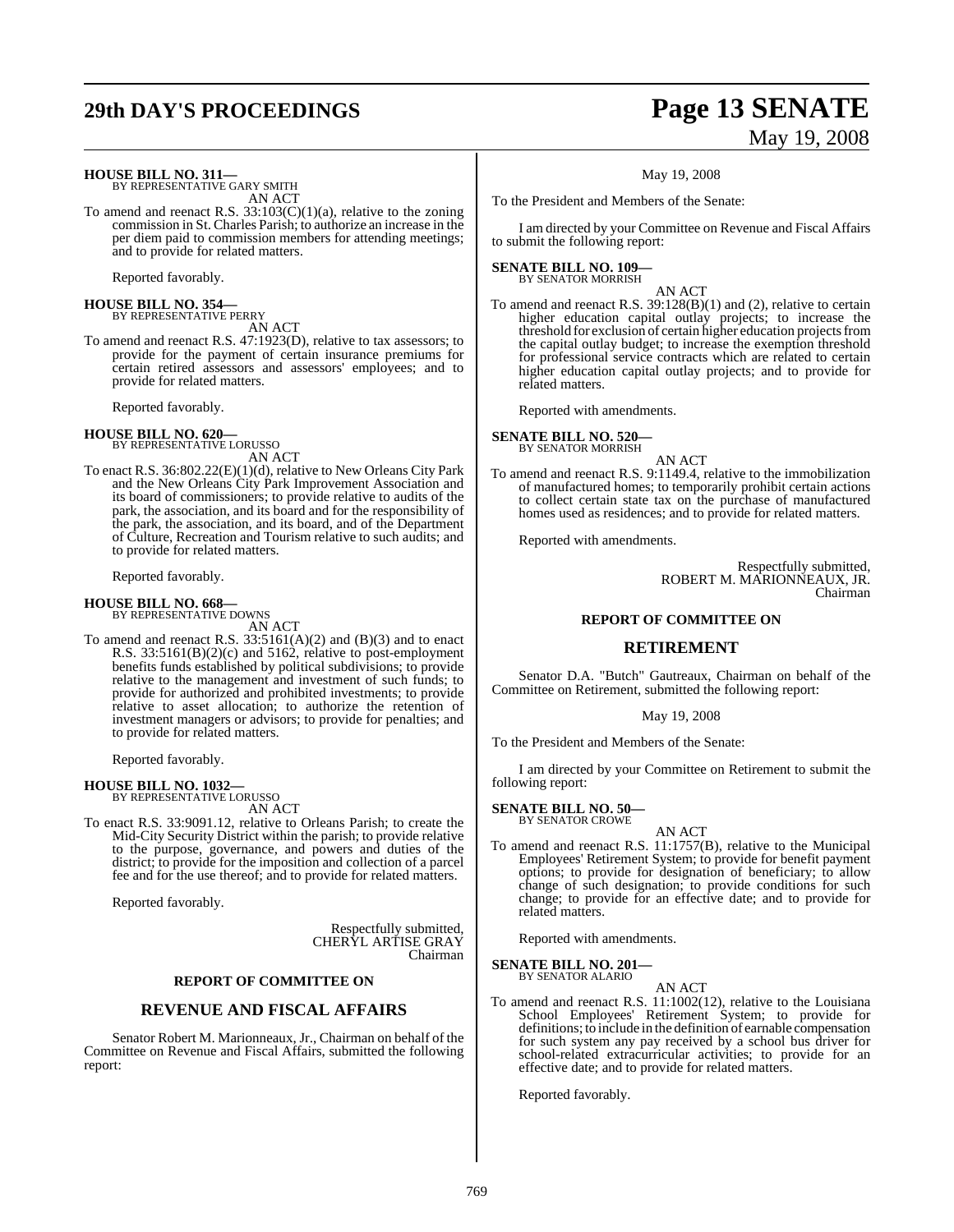# **Page 14 SENATE 29th DAY'S PROCEEDINGS**

## May 19, 2008

**HOUSE BILL NO. 227—**<br>BY REPRESENTATIVES ROBIDEAUX, ARNOLD, DOERGE,<br>MONTOUCET, PEARSON, AND POPE AND SENATORS CASSIDY, B.<br>GAUTREAUX, AND HEBERT

AN ACT To amend and reenact R.S. 11:2258(C), relative to the Firefighters' Retirement System; to provide forsurvivor's benefits; to provide for continuation of benefits for a surviving spouse of a disability retiree; to provide for an effective date; and to provide for related matters.

Reported favorably.

**HOUSE BILL NO. 228—**<br>BY REPRESENTATIVES ROBIDEAUX AND DOERGE AND SENATOR B.<br>GAUTREAUX AND REPRESENTATIVES ARNOLD, MONTOUCET,<br>PEARSON, AND POPE AND SENATOR HEBERT

AN ACT

To amend and reenact R.S. 11:2260(A)(5) and (6), relative to the Firefighters' Retirement System; to provide with respect to the quorum and voting requirements of the board of trustees; to provide relative to the oath taken by trustees; to provide for an effective date; and to provide for related matters.

Reported with amendments.

**HOUSE BILL NO. 231—** BY REPRESENTATIVES DOERGE, ARNOLD, MONTOUCET, PEARSON, AND POPE AND SENATORS B. GAUTREAUX AND HEBERT AN ACT

To amend and reenact R.S. 11:314(A)(introductory paragraph), 315(A)(introductory paragraph), and 2261(A), relative to the Firefighters' Retirement System; to provide with respect to the management of system funds; to exempt the system from the requirement of constructively engaging certain companies with facilities or employees or both in prohibited nations; to provide an effective date; and to provide for related matters.

Reported favorably.

**HOUSE BILL NO. 309—** BY REPRESENTATIVE POPE AND SENATOR NEVERS AN ACT

To amend and reenact R.S. 11:1302(B), relative to the State Police Pension and Retirement System; to provide for the length of terms of elected members of the board of trustees; to provide for an effective date; and to provide for related matters.

Reported favorably.

#### **HOUSE BILL NO. 355—**

BY REPRESENTATIVE POPE AN ACT

To amend and reenact R.S. 11:1162(A)(6), relative to the Louisiana School Employees' Retirement System; to provide with respect to districts from which certain members of the board of trustees are elected by systemmembers; to provide an effective date; and to provide for related matters.

Reported favorably.

#### **HOUSE BILL NO. 433—**

BY REPRESENTATIVE WILLIAMS AN ACT

To amend and reenact R.S. 11:1942.1(C), relative to the Parochial Employees' Retirement System; to provide relative to court reporters employed byCaddo Parish who are paid separately for transcriptions; to provide for computation of benefits for such reporters; to provide for contributions; and to provide forrelated matters.

Reported favorably.

**HOUSE BILL NO. 521—** BY REPRESENTATIVE MONTOUCET AN ACT

To amend and reenact R.S. 11:208 and 2223(B)(4), relative to the Municipal Police Employees' Retirement System; to provide with respect to disability retirement; to provide for non-service disability retirement eligibility; to provide for an effective date; and to provide for related matters.

Reported favorably.

# **HOUSE BILL NO. 797—** BY REPRESENTATIVE POPE

AN ACT To amend and reenact R.S. 11:1541, relative to the Clerks' of Court Retirement and Relief Fund; to provide for the length of terms of elected members of the board of trustees; to provide for an effective date; and to provide for related matters.

Reported favorably.

#### **HOUSE BILL NO. 1014—** BY REPRESENTATIVE MORRIS

AN ACT

To amend and reenact R.S. 11:1461, 1761(B), and 2225(A)(7)(c), relative to the Assessors' Retirement Fund, Municipal Employees' Retirement System, and Municipal Police Employees' Retirement System; to provide for a cost-of-living adjustment; to provide legislative exemption for the purpose thereof; to provide for recipients of the cost-of-living adjustment; to provide for an effective date; and to provide for related matters.

Reported favorably.

**HOUSE BILL NO. 1110—** BY REPRESENTATIVE DOERGE

AN ACT

To amend and reenact R.S. 11:2262(D)(1) and (2), relative to the Firefighters' Retirement System; to provide with respect to the pension accumulation fund, employer contributions, and the interest rate applicable to collection of delinquent employee and employer contributions; to provide for an effective date; and to provide for related matters.

Reported favorably.

Respectfully submitted, D.A. "BUTCH" GAUTREAUX Chairman

### **Motion to Recommit**

Senator Mount asked for and obtained a suspension of the rules and recommitted House Bill No. 25 fromthe Committee on Judiciary C to the Committee on Judiciary B.

#### **Rules Suspended**

Senator Mount asked for and obtained a suspension of the rules for the purpose of recalling House Bill No. 318 from the Committee on Finance.

#### **HOUSE BILL NO. 318—**

BY REPRESENTATIVES KLECKLEY, ARNOLD, AUSTIN BADON,<br>BOBBY BADON, BARROW, BILLIOT, BURRELL, CARMODY,<br>DANAHAY, EDWARDS, FRANKLIN, GALIOT, GEYMANN, HAZEL,<br>HENDERSON, HINES, HONEY, MICHAEL JACKSON, JOHNSON, SAM<br>JONES, LAFONTA,

AN ACT

To enact R.S. 22:215.26, relative to health insurance; to require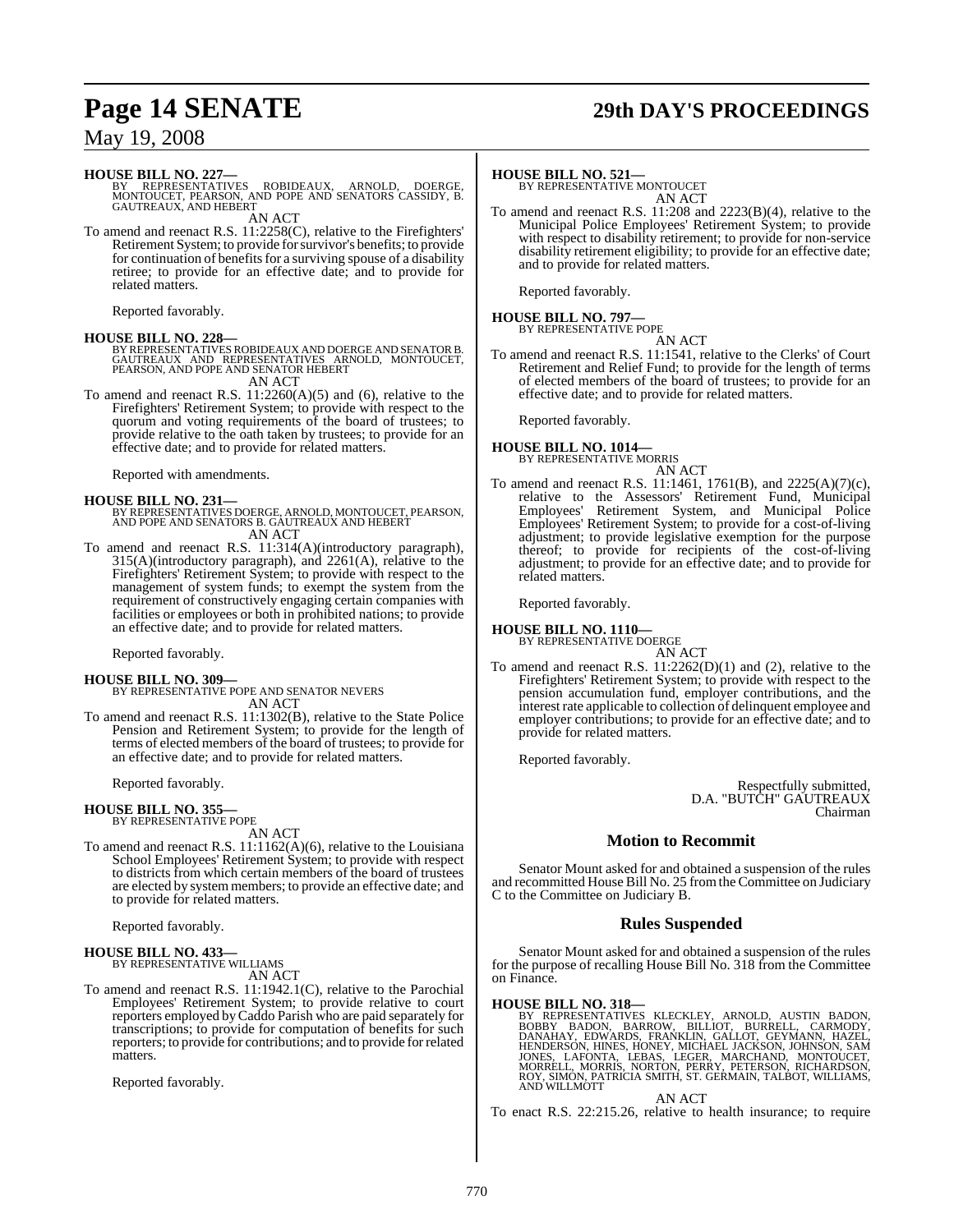# **29th DAY'S PROCEEDINGS Page 15 SENATE**

# May 19, 2008

health insurance policies, contracts, and plans, including health maintenance contracts and agreements, to provide coverage of prosthetic devices and prosthetic services; and to provide for related matters.

Under the provisions of Joint Rule No. 3 of the Rules of the Senate, the bill was read by title and referred to the Legislative Bureau.

#### **Rules Suspended**

Senator Dupre asked for and obtained a suspension of the rules for the purpose of beginning Senate Bills on Third Reading and Final Passage with Senate Bill No. 192.

#### **Bagneris Rule**

Senator Dupre moved to suspend the rules to temporarily pass over controversial Senate Bills on Third Reading and Final Passage with the intention of taking them up later, in their regular order. Without objection, so ordered.

> **Senate Bills and Joint Resolutions on Third Reading and Final Passage**

The following Senate Bills and Joint Resolutions on Third Reading and Final Passage were taken up and acted upon as follows:

#### **Senator Broome in the Chair**

#### **SENATE BILL NO. 192—** BY SENATOR DUPLESSIS

AN ACT

To amend and reenact R.S. 34:1121(B)(introductory paragraph) and (3) and (9), relative to the composition of the Pilotage Fee Commission; to add an alternate at-large member to the commission; to provide for the level of participation of the alternate; and to provide for related matters.

The bill was read by title. Senator Duplessis moved the final passage of the bill.

## **ROLL CALL**

The roll was called with the following result:

#### YEAS

| Mr. President | Erdey       | Michot        |
|---------------|-------------|---------------|
| Adley         | Gautreaux B | Morrish       |
| Alario        | Gautreaux N | Mount         |
| Amedee        | Gray        | Murray        |
| <b>Broome</b> | Hebert      | <b>Nevers</b> |
| Cheek         | Heitmeier   | Ouinn         |
| Cravins       | Jackson     | Riser         |
| Crowe         | Kostelka    | Shaw          |
| Donahue       | LaFleur     | Shepherd      |
| Dorsey        | Long        | Smith         |
| Duplessis     | Marionneaux | Thompson      |
| Dupre         | Martiny     | Walsworth     |
| Total - 36    |             |               |
|               | <b>NAYS</b> |               |
| $Total\_0$    |             |               |

| .                     | <b>ABSENT</b> |  |
|-----------------------|---------------|--|
| Cassidy<br>Total $-2$ | McPherson     |  |

The Chair declared the bill was passed and sent to the House. Senator Duplessis moved to reconsider the vote by which the bill was passed and laid the motion on the table.

#### **SENATE BILL NO. 350—**

BY SENATOR DORSEY AN ACT

To amend and reenact R.S. 42:1102(2)(a)(ii) and (iii), relative to the Code of Governmental Ethics; to provide for the definition of agency as applicable to certain public servants; and to provide for related matters.

## **Floor Amendments Sent Up**

Senator Marionneaux sent up floor amendments which were read.

#### **SENATE FLOOR AMENDMENTS**

Amendments proposed by Senator Marionneaux on behalf of the Legislative Bureau to Engrossed Senate Bill No. 350 by Senator Dorsey

**AMENDMENT NO.** 

On page 2, line 2, following "**governor,**" and before "**the**" delete "**and**"

#### AMENDMENT NO. 2

On page 2, line 6, following "the" and before "lieutenant" insert "office of the"

On motion of Senator Marionneaux, the amendments were adopted.

The bill was read by title. Senator Dorsey moved the final passage of the amended bill.

## **ROLL CALL**

The roll was called with the following result:

#### YEAS

| Mr. President<br>Adley<br>Alario<br>Amedee<br><b>Broome</b><br>Cassidy<br>Cheek<br>Cravins<br>Crowe<br>Donahue<br>Dorsey<br>Duplessis<br>Dupre<br>$Total - 37$ | Erdey<br>Gautreaux B<br>Gautreaux N<br>Gray<br>Hebert<br>Heitmeier<br>Jackson<br>Kostelka<br>LaFleur<br>Long<br>Marionneaux<br>Martiny<br>Michot<br><b>NAYS</b> | Morrish<br>Mount<br>Murray<br><b>Nevers</b><br>Ouinn<br>Riser<br>Shaw<br>Shepherd<br>Smith<br>Thompson<br>Walsworth |
|----------------------------------------------------------------------------------------------------------------------------------------------------------------|-----------------------------------------------------------------------------------------------------------------------------------------------------------------|---------------------------------------------------------------------------------------------------------------------|
| Total - 0                                                                                                                                                      | <b>ABSENT</b>                                                                                                                                                   |                                                                                                                     |
| McPherson<br>Total - 1                                                                                                                                         |                                                                                                                                                                 |                                                                                                                     |

The Chair declared the amended bill was passed, ordered reengrossed, and sent to the House. Senator Dorsey moved to reconsider the vote by which the bill was passed and laid the motion on the table.

#### **SENATE BILL NO. 364** BY SENATOR DORSEY

#### AN ACT

To amend and reenact R.S. 42:1111(E), relative to conflicts of interest; to prohibit certain public servants from receiving or agreeing to receive any thing of economic value for assisting personsin certain transactions; to prohibit certain former public servants from receiving or agreeing to receive any thing of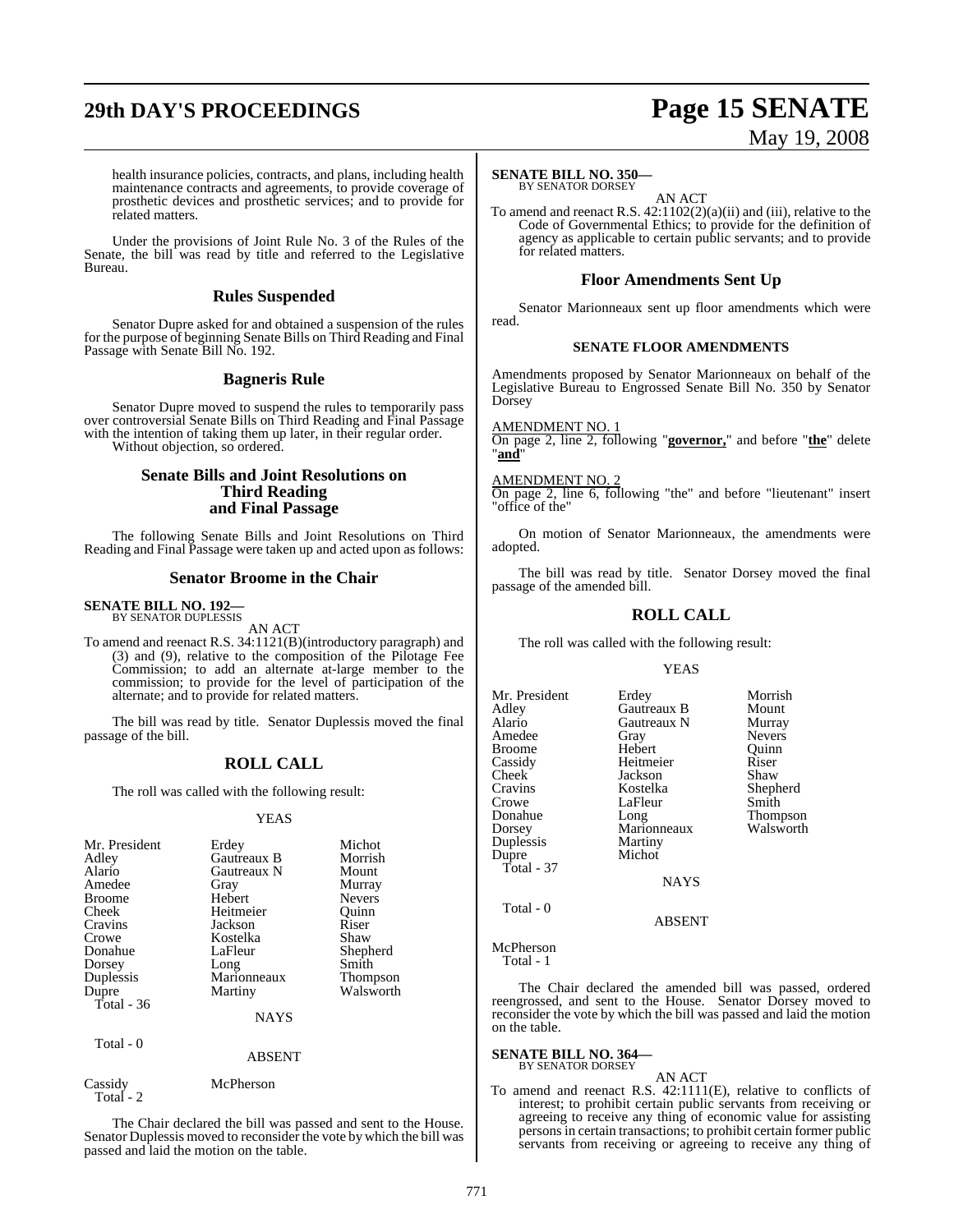economic value for assisting persons in certain transactions; to provide for exceptions; to provide for definitions; to provide for penalties; and to provide for related matters.

#### **Floor Amendments Sent Up**

Senator Marionneaux sent up floor amendments which were read.

#### **SENATE FLOOR AMENDMENTS**

Amendments proposed by Senator Marionneaux on behalf of the Legislative Bureau to Engrossed Senate Bill No. 364 by Senator Dorsey

#### AMENDMENT NO. 1

On page 2, line 23, following "**he**" and before "**a**" change "**shall file**" to "**files**"

On motion of Senator Marionneaux, the amendments were adopted.

The bill was read by title. Senator Dorsey moved the final passage of the amended bill.

## **ROLL CALL**

The roll was called with the following result:

#### YEAS

| Mr. President | Erdey       | Morrish         |
|---------------|-------------|-----------------|
| Adley         | Gautreaux B | Mount           |
| Alario        | Gautreaux N | Murray          |
| Amedee        | Gray        | <b>Nevers</b>   |
| <b>Broome</b> | Hebert      | Ouinn           |
| Cassidy       | Heitmeier   | Riser           |
| Cheek         | Jackson     | Shaw            |
| Cravins       | Kostelka    | Shepherd        |
| Crowe         | LaFleur     | Smith           |
| Donahue       | Long        | <b>Thompson</b> |
| Dorsey        | Marionneaux | Walsworth       |
| Duplessis     | Martiny     |                 |
| Dupre         | Michot      |                 |
| Total - 37    |             |                 |
|               | <b>NAYS</b> |                 |
| Total - 0     |             |                 |

#### ABSENT

McPherson Total - 1

The Chair declared the amended bill was passed, ordered reengrossed, and sent to the House. Senator Dorsey moved to reconsider the vote by which the bill was passed and laid the motion on the table.

## **SENATE BILL NO. 370—**

BY SENATOR DORSEY AN ACT

To amend and reenact R.S.  $42:1114.3(A)(1)$  and  $(2)$  and  $(B)(1)$ , relative to conflicts of interest; to provide relative to certain contracts involving certain public servants and certain affiliated persons and entities; to provide restrictions on certain contracts; to provide for disclosure relative to certain contracts; to require certain disclosures by certain public servants; to provide for the content of such disclosures; to provide for enforcement and penalties; to provide exceptions and waivers; to provide for effectiveness; and to provide for related matters.

The bill was read by title. Senator Dorsey moved the final passage of the bill.

# **Page 16 SENATE 29th DAY'S PROCEEDINGS**

## **ROLL CALL**

The roll was called with the following result:

#### YEAS

| Mr. President | Erdey       | Michot        |
|---------------|-------------|---------------|
| Adley         | Gautreaux B | Morrish       |
| Alario        | Gautreaux N | Mount         |
| Amedee        | Gray        | Murray        |
| <b>Broome</b> | Hebert      | <b>Nevers</b> |
| Cassidy       | Heitmeier   | Ouinn         |
| Cheek         | Jackson     | Riser         |
| Cravins       | Kostelka    | Shaw          |
| Crowe         | LaFleur     | Shepherd      |
| Dorsey        | Long        | Smith         |
| Duplessis     | Marionneaux | Thompson      |
| Dupre         | Martiny     | Walsworth     |
| Total - 36    |             |               |
|               | <b>NAYS</b> |               |
|               |             |               |

ABSENT

Donahue McPherson

Total - 2

Total - 0

The Chair declared the bill was passed and ordered it sent to the House. Senator Dorsey moved to reconsider the vote by which the bill was passed and laid the motion on the table.

#### **SENATE BILL NO. 372—** BY SENATOR DORSEY

AN ACT

To amend and reenact R.S. 42:1112(D) and 1120, relative to recusal from voting for certain designees of certain elected officials; to prohibit certain participation under certain circumstances; and to provide for related matters.

#### **Floor Amendments Sent Up**

Senator Marionneaux sent up floor amendments which were read.

#### **SENATE FLOOR AMENDMENTS**

Amendments proposed by Senator Marionneaux on behalf of the Legislative Bureau to Engrossed Senate Bill No. 372 by Senator Dorsey

#### AMENDMENT NO. 1

On page 2, line 11, following "**matter**" change "**,**" to "**.**" and delete the remainder of the line and lines 12 and 13 in their entirety.

On motion of Senator Marionneaux, the amendments were adopted.

The bill was read by title. Senator Dorsey moved the final passage of the amended bill.

## **ROLL CALL**

The roll was called with the following result:

#### YEAS

Mr. President Erdey Morrish<br>Adley Gautreaux B Mount Adley Gautreaux B Mount Gautreaux N Amedee Gray Nevers Broome Hebert Quinr<br>
Cassidy Heitmeier Riser Cassidy Heitmeier Riser<br>Cheek Jackson Shaw Cheek Jackson<br>Cravins Kostelka Shepherd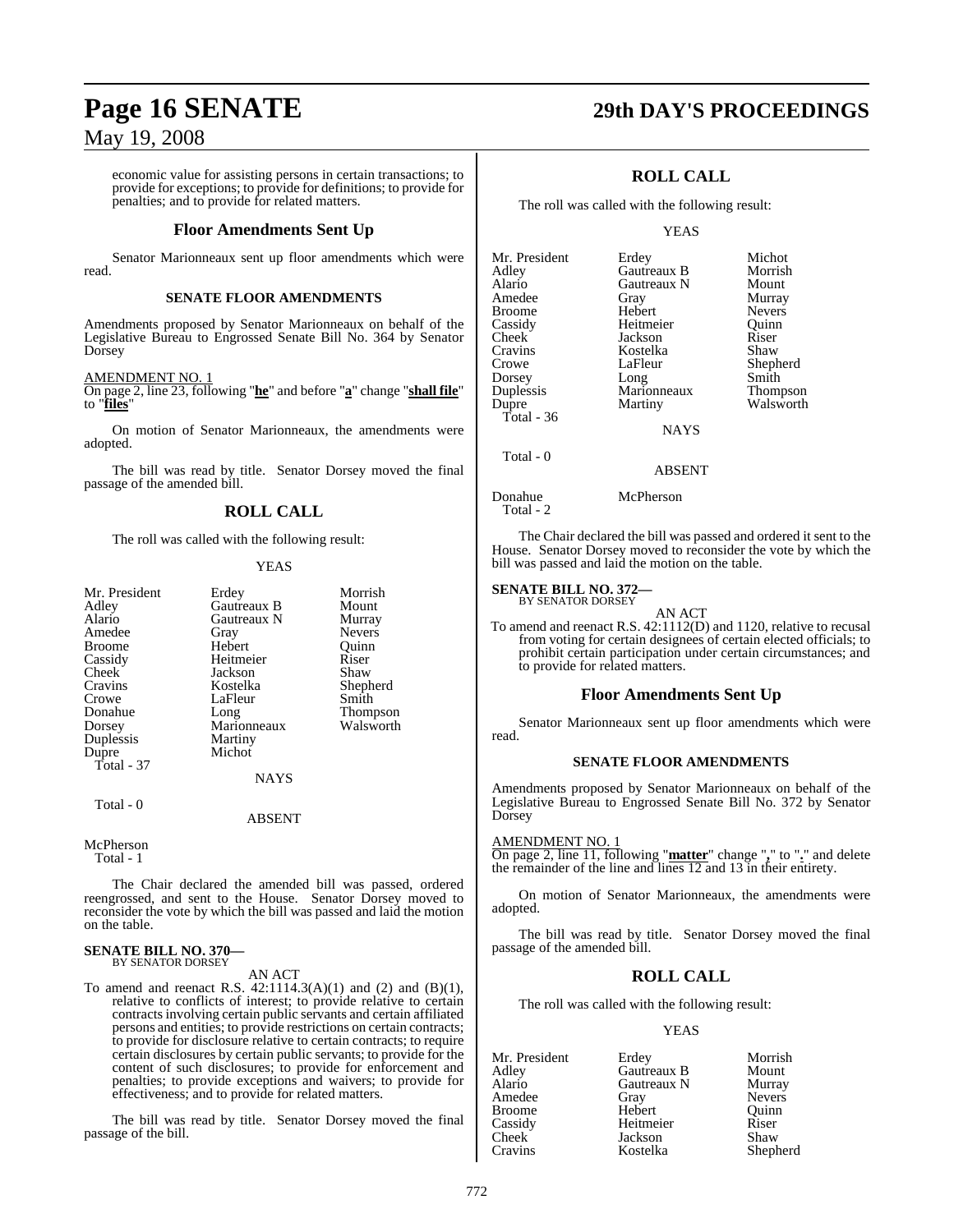# **29th DAY'S PROCEEDINGS Page 17 SENATE**

Crowe LaFleur Smith<br>
Donahue Long Thom Duplessis Martiny Dupre Total - 37

Donahue Long Thompson Marionneaux<br>Martiny

McPherson Total - 1

Total - 0

The Chair declared the amended bill was passed, ordered reengrossed, and sent to the House. Senator Dorsey moved to reconsider the vote by which the bill was passed and laid the motion on the table.

**NAYS** 

ABSENT

#### **SENATE BILL NO. 418—** BY SENATOR MURRAY

AN ACT

To enact R.S. 17:1519.17 and R.S. 40:2013.1, relative to physicians serving in certain publicly funded facilities; to require certain physicians to render opinions for purposes of disability determinations by the Social Security Administration under certain circumstances; and to provide for related matters.

#### **Floor Amendments Sent Up**

Senator Marionneaux sent up floor amendments which were read.

#### **SENATE FLOOR AMENDMENTS**

Amendments proposed by Senator Marionneaux on behalf of the Legislative Bureau to Engrossed Senate Bill No. 418 by Senator Murray

AMENDMENT NO. 1

On page 2, line 5, following "**of**" and before "**, is hereby**" change "**Public Law 88-164**" to "**P.L. 88-164**"

On motion of Senator Marionneaux, the amendments were adopted.

The bill was read by title. Senator Murray moved the final passage of the amended bill.

### **ROLL CALL**

The roll was called with the following result:

#### YEAS

| Mr. President | Erdey       | Morrish       |
|---------------|-------------|---------------|
| Adley         | Gautreaux B | Mount         |
| Alario        | Gautreaux N | Murray        |
| Amedee        | Gray        | <b>Nevers</b> |
| <b>Broome</b> | Hebert      | Ouinn         |
| Cassidy       | Heitmeier   | Riser         |
| Cheek         | Jackson     | Shaw          |
| Cravins       | Kostelka    | Shepherd      |
| Crowe         | LaFleur     | Smith         |
| Donahue       | Long        | Thompson      |
| Dorsey        | Marionneaux | Walsworth     |
| Duplessis     | Martiny     |               |
| Dupre         | Michot      |               |
| Total - 37    |             |               |
|               | NAYS        |               |

Total - 0

# May 19, 2008

#### ABSENT

McPherson Total - 1

The Chair declared the amended bill was passed, ordered reengrossed, and sent to the House. Senator Murray moved to reconsider the vote by which the bill was passed and laid the motion on the table.

#### **SENATE BILL NO. 769—**

BY SENATOR CHAISSON

AN ACT To amend and reenact R.S.  $42:1113(D)(1)(a)(iii)$  and (iv) and (c), (2), (3) and (4),  $1114.3(A)(1)$ , (2), and (4), (B), and (C)(3), 1115.1(D), and 1123(13) and (39)(a), 1124.2(A), and 1124.3(A) and to enact R.S.  $42:1115.1(E)$  and  $1119(C)(7)$ , relative to the Code of Governmental Ethics; to provide relative to certain contracts involving certain public servants and certain affiliated persons and entities; to provide relative to restrictions regarding such contracts; to provide for disclosure of such contracts; to provide for enforcement and penalties; to provide relative to applicability; to provide exceptions; to provide for effectiveness; to provide relative to the acceptance of complimentary admission to certain events by public servants; to provide definitions; to provide for limitations on food, drink, and refreshments provided to public servants; to provide relative to restrictions on immediate family members of a legislator serving as a registered lobbyist; to provide relative to financial disclosure required of certain elected officials and public employees; and to provide for related matters.

#### **Floor Amendments Sent Up**

Senator Marionneaux sent up floor amendments which were read.

#### **SENATE FLOOR AMENDMENTS**

Amendments proposed by Senator Marionneaux on behalf of the Legislative Bureau to Engrossed Senate Bill No. 769 by Senator Chaisson

#### AMENDMENT NO. 1

On page 3, line 9, following "**or**" and before "**including**" change "**contact**" to "**contract**"

#### AMENDMENT NO. 2

On page 7, line 1, following "of" and before "public" change "such" to "the"

#### AMENDMENT NO. 3

On page 7, line 1, following "service" and before "person" change "such" to "the"

On motion of Senator Marionneaux, the amendments were adopted.

#### **Floor Amendments Sent Up**

Senator Chaisson sent up floor amendments which were read.

#### **SENATE FLOOR AMENDMENTS**

Amendments proposed by Senator Chaisson to Engrossed Senate Bill No. 769 by Senator Chaisson

#### AMENDMENT NO. 1

On page 1, line 4, change " $(E)$ " to " $(F)$ "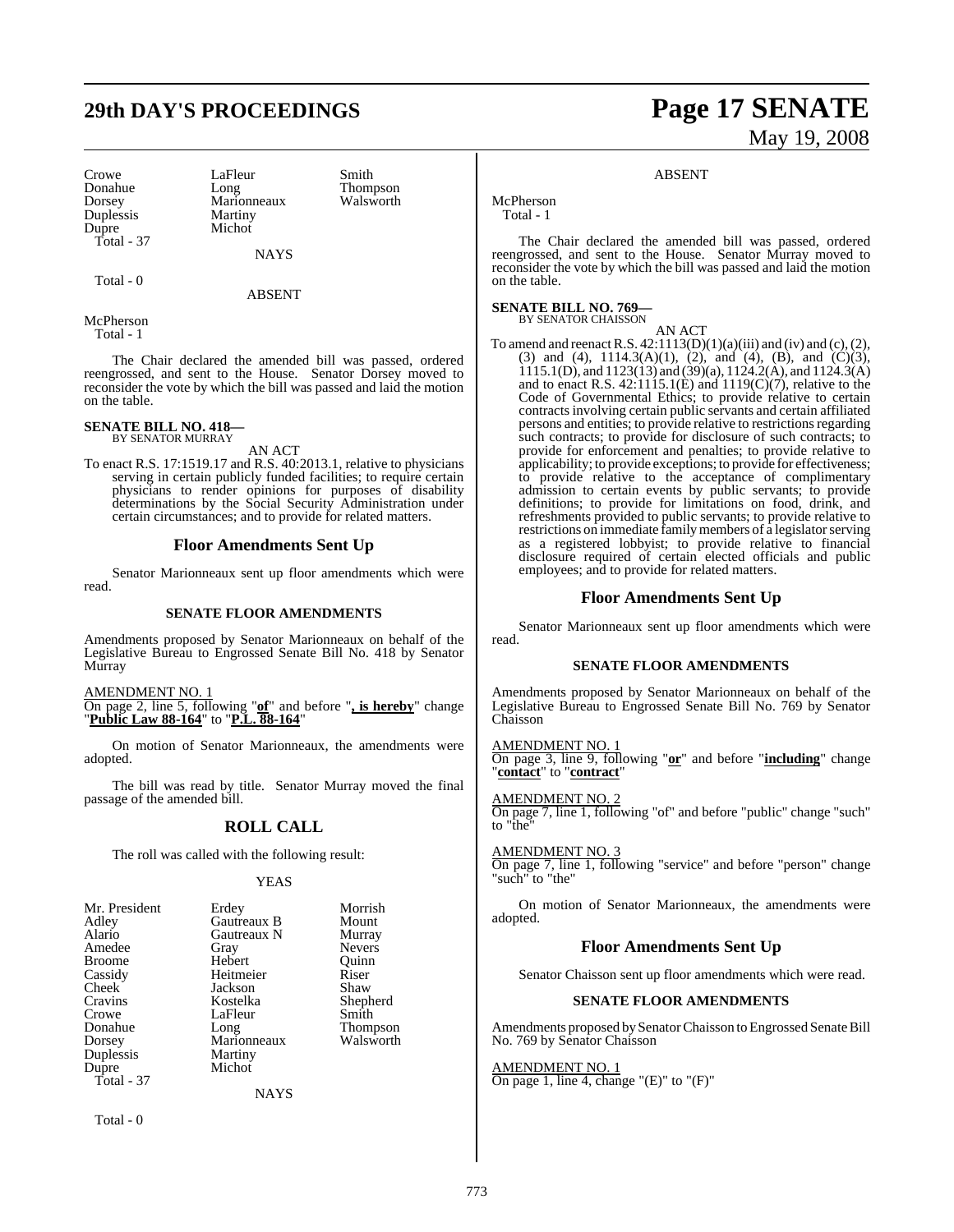AMENDMENT NO. 2 On page 2, line 2, change " $(E)$ " to " $(F)$ "

AMENDMENT NO. 3 On page 11, between lines 28 and 29, insert the followng: "\* \* \*"

AMENDMENT NO. 4 On page 11, line 29, change "**E.**" to "**F.**"

AMENDMENT NO. 5 On page 12, line 29, between "of" and "this" insert "**Subparagraph (a) of**"

On motion of Senator Chaisson, the amendments were adopted.

#### **Floor Amendments Sent Up**

Senator Chaisson sent up floor amendments which were read.

#### **SENATE FLOOR AMENDMENTS**

Amendments proposed by Senator Chaisson to Engrossed Senate Bill No. 769 by Senator Chaisson

AMENDMENT NO. 1 On page 12, at the end of line 14, add "**In addition, notwithstanding the provisions of R.S. 42:1112, the legislator may participate in transactions regarding such employment.**"

On motion of Senator Chaisson, the amendments were adopted.

The bill was read by title. Senator Chaisson moved the final passage of the amended bill.

### **ROLL CALL**

The roll was called with the following result:

#### YEAS

| Mr. President<br>Adley<br>Alario<br>Amedee<br><b>Broome</b><br>Cassidy<br>Cheek<br>Cravins<br>Crowe<br>Donahue | Erdey<br>Gautreaux B<br>Gautreaux N<br>Gray<br>Hebert<br>Heitmeier<br>Jackson<br>Kostelka<br>LaFleur<br>Long | Morrish<br>Mount<br>Murray<br><b>Nevers</b><br>Ouinn<br>Riser<br>Shaw<br>Shepherd<br>Smith<br><b>Thompson</b> |
|----------------------------------------------------------------------------------------------------------------|--------------------------------------------------------------------------------------------------------------|---------------------------------------------------------------------------------------------------------------|
| Dorsey                                                                                                         | Marionneaux                                                                                                  | Walsworth                                                                                                     |
| Duplessis                                                                                                      | Martiny                                                                                                      |                                                                                                               |
| Dupre                                                                                                          | Michot                                                                                                       |                                                                                                               |
| Total $-37$                                                                                                    |                                                                                                              |                                                                                                               |
|                                                                                                                | <b>NAYS</b>                                                                                                  |                                                                                                               |
| Total - 0                                                                                                      | $\sqrt{2}$                                                                                                   |                                                                                                               |

#### ABSENT

McPherson Total - 1

The Chair declared the amended bill was passed, ordered reengrossed, and sent to the House. Senator Chaisson moved to reconsider the vote by which the bill was passed and laid the motion on the table.

#### **SENATE BILL NO. 770—** BY SENATOR CHAISSON

AN ACT

To amend and reenact R.S. 24:53(A)(5) and R.S. 49:74(A)(5)(a) and (b)(ii) and to enact R.S.  $49:74(A)(7)$ , relative to lobbying; to provide for the disclosure of certain income received by an

# **Page 18 SENATE 29th DAY'S PROCEEDINGS**

executive branch lobbyist; to provide for the required disclosure of certain business relationships; and to provide for related matters.

The bill was read by title. Senator Chaisson moved the final passage of the bill.

## **ROLL CALL**

The roll was called with the following result:

#### YEAS

| Mr. President | Erdey       | Michot          |
|---------------|-------------|-----------------|
| Adley         | Gautreaux B | Morrish         |
| Alario        | Gautreaux N | Mount           |
| Amedee        | Gray        | Murray          |
| <b>Broome</b> | Hebert      | <b>Nevers</b>   |
| Cassidy       | Heitmeier   | Quinn           |
| Cheek         | Jackson     | Riser           |
| Cravins       | Kostelka    | Shaw            |
| Donahue       | LaFleur     | Shepherd        |
| Dorsey        | Long        | Smith           |
| Duplessis     | Marionneaux | <b>Thompson</b> |
| Dupre         | Martiny     | Walsworth       |
| Total - 36    |             |                 |
|               | <b>NAYS</b> |                 |
| Total - 0     |             |                 |

ABSENT

Crowe McPherson

Total - 2

The Chair declared the bill was passed and sent to the House. Senator Chaisson moved to reconsider the vote by which the bill was passed and laid the motion on the table.

#### **House Concurrent Resolutions on Second Reading Reported by Committees**

The following House Concurrent Resolutions reported by Committees were taken up and acted upon as follows:

#### **HOUSE CONCURRENT RESOLUTION NO. 2—**

BY REPRESENTATIVE ROBIDEAUX AND SENATOR B. GAUTREAUX A CONCURRENT RESOLUTION

To approve a cost-of-living increase requested by the board of trustees of the Louisiana State Employees' Retirement System (LASERS) of up to three percent for LASERS retirees, survivors, and beneficiaries, effective July 1, 2008.

Reported favorably by the Committee on Retirement. Under the provisions of Joint Rule No. 3 of the Rules of the Senate, the concurrent resolution wasread by title and referred to the Legislative Bureau.

# **HOUSE CONCURRENT RESOLUTION NO. 25—** BY REPRESENTATIVE ST. GERMAIN AND SENATOR DUPRE

A CONCURRENT RESOLUTION

To suspend until sixty days after final adjournment of the 2009 Regular Session of the Legislature Part IV-A of Chapter 4 of Title 34 of the Louisiana Revised Statutes of 1950, comprised of R.S. 34:852.1 through 852.22, relative to titling of vessels in the state of Louisiana.

Reported favorably by the Committee on Natural Resources. Under the provisions of Joint Rule No. 3 of the Rules of the Senate, the concurrent resolution was read by title and referred to the Legislative Bureau.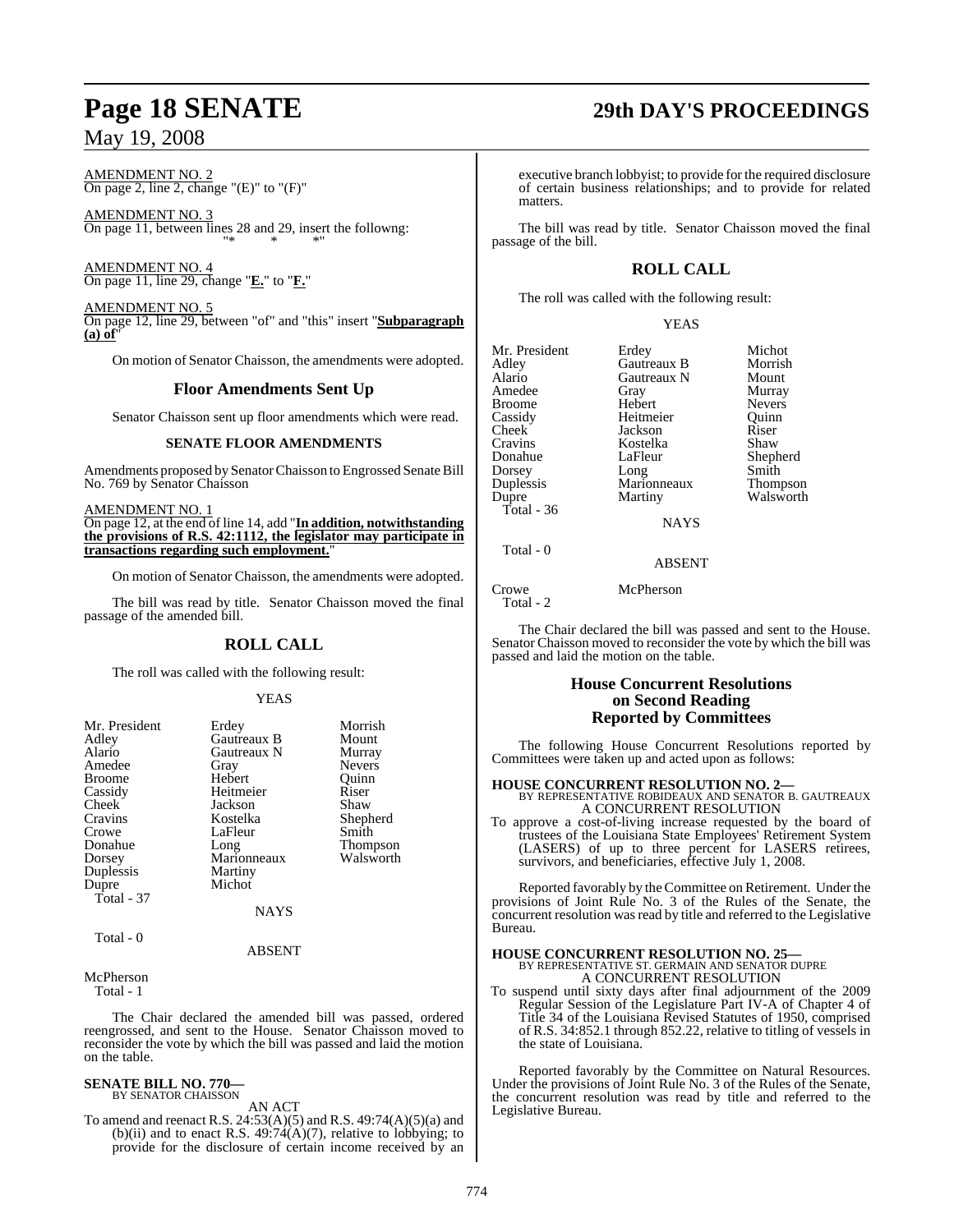# **29th DAY'S PROCEEDINGS Page 19 SENATE**

# **HOUSE CONCURRENT RESOLUTION NO. 28—** BY REPRESENTATIVE FOIL

A CONCURRENT RESOLUTION

To urge and request the Department of Wildlife and Fisheries to study Bayou Manchac for possible inclusion in the Louisiana Historic and Scenic Rivers system.

Reported favorably by the Committee on Natural Resources.

The resolution was read by title. Senator Cassidy moved to concur in the House Concurrent Resolution.

#### **ROLL CALL**

The roll was called with the following result:

#### YEAS

| Mr. President<br>Adley<br>Alario<br>Amedee<br><b>Broome</b><br>Cassidy<br><b>Cheek</b><br>Cravins<br>Donahue<br>Dorsey<br>Duplessis<br>Dupre<br>Total $-35$<br>Total - 0 | Erdey<br>Gautreaux B<br>Gautreaux N<br>Gray<br>Hebert<br>Heitmeier<br>Jackson<br>LaFleur<br>Long<br>Marionneaux<br>Martiny<br>Michot<br><b>NAYS</b><br><b>ABSENT</b> | Morrish<br>Mount<br>Murray<br><b>Nevers</b><br>Ouinn<br>Riser<br>Shaw<br>Shepherd<br>Smith<br>Thompson<br>Walsworth |
|--------------------------------------------------------------------------------------------------------------------------------------------------------------------------|----------------------------------------------------------------------------------------------------------------------------------------------------------------------|---------------------------------------------------------------------------------------------------------------------|
| Crowe<br>Total - 3                                                                                                                                                       | Kostelka                                                                                                                                                             | McPherson                                                                                                           |

The Chair declared the Senate had concurred in the House Concurrent Resolution and ordered it returned to the House.

#### **HOUSE CONCURRENT RESOLUTION NO. 99—** BY REPRESENTATIVE LAFONTA

A CONCURRENT RESOLUTION

To memorialize the United States Congress to take such actions as are necessary to prohibit the importation of nuclear waste generated outside of the United States of America.

Reported favorably by the Committee on Environmental Quality.

The resolution was read by title. Senator Duplessis moved to concur in the House Concurrent Resolution.

#### **ROLL CALL**

The roll was called with the following result:

#### YEAS

| Mr. President | Erdey       | Michot          |
|---------------|-------------|-----------------|
| Adley         | Gautreaux B | Morrish         |
| Alario        | Gautreaux N | Mount           |
| Amedee        | Gray        | Murray          |
| <b>Broome</b> | Hebert      | <b>Nevers</b>   |
| Cassidy       | Heitmeier   | Ouinn           |
| Cheek         | Jackson     | Riser           |
| Cravins       | Kostelka    | Shaw            |
| Donahue       | LaFleur     | Shepherd        |
| Dorsey        | Long        | Smith           |
| Duplessis     | Marionneaux | <b>Thompson</b> |
| Dupre         | Martiny     | Walsworth       |
| Total - 36    |             |                 |

# May 19, 2008

**NAYS** 

ABSENT

Crowe McPherson Total - 2

Total - 0

The Chair declared the Senate had concurred in the House Concurrent Resolution and ordered it returned to the House.

#### **Rules Suspended**

Senator Mount asked for and obtained a suspension of the rules for the purpose of reverting to the Morning Hour.

#### **Introduction of Resolutions, Senate and Concurrent**

Senator Smith asked for and obtained a suspension of the rules for the purpose of introducing and reading the following Resolutions, Senate and Concurrent, a first and second time and acting upon them as follows:

# **SENATE RESOLUTION NO. 73—**<br>BY SENATOR SMITH

A RESOLUTION

To commend Kovey Simmons for winning the Class 4-A state championship in pole vault.

On motion of Senator Smith, the resolution was read by title and adopted.

#### **SENATE RESOLUTION NO. 74—** BY SENATOR GRAY

A RESOLUTION

To commend the efforts of Links, Incorporated and to recognize May 20, 2008, as Louisiana Links Day at the State Capitol.

On motion of Senator Gray, the resolution was read by title and adopted.

**SENATE CONCURRENT RESOLUTION NO. 78—**<br>BY SENATORS GRAY AND CASSIDY AND REPRESENTATIVES<br>ELLINGTON, MICHAEL JACKSON, RICHMOND AND WILLMOTT A CONCURRENT RESOLUTION

To express legislative support for the creation of a joint legislative Substance Abuse and Mental Health Caucus.

The resolution was read by title. Senator Cassidy moved to adopt the Senate Concurrent Resolution.

## **ROLL CALL**

The roll was called with the following result:

#### YEAS

| Adley             | Gautreaux B | Morrish       |
|-------------------|-------------|---------------|
| Alario            | Gautreaux N | Mount         |
| Amedee            | Gray        | Murray        |
| <b>Broome</b>     | Hebert      | <b>Nevers</b> |
| Cassidy           | Heitmeier   | Ouinn         |
| Cheek             | Jackson     | Riser         |
| Cravins           | Kostelka    | Shaw          |
| Donahue           | LaFleur     | Shepherd      |
| Dorsey            | Long        | Smith         |
| Duplessis         | Marionneaux | Thompson      |
| Dupre             | Martiny     | Walsworth     |
| Erdey             | Michot      |               |
| <b>Total - 35</b> |             |               |
|                   | NAYS        |               |

**NAYS** 

Total - 0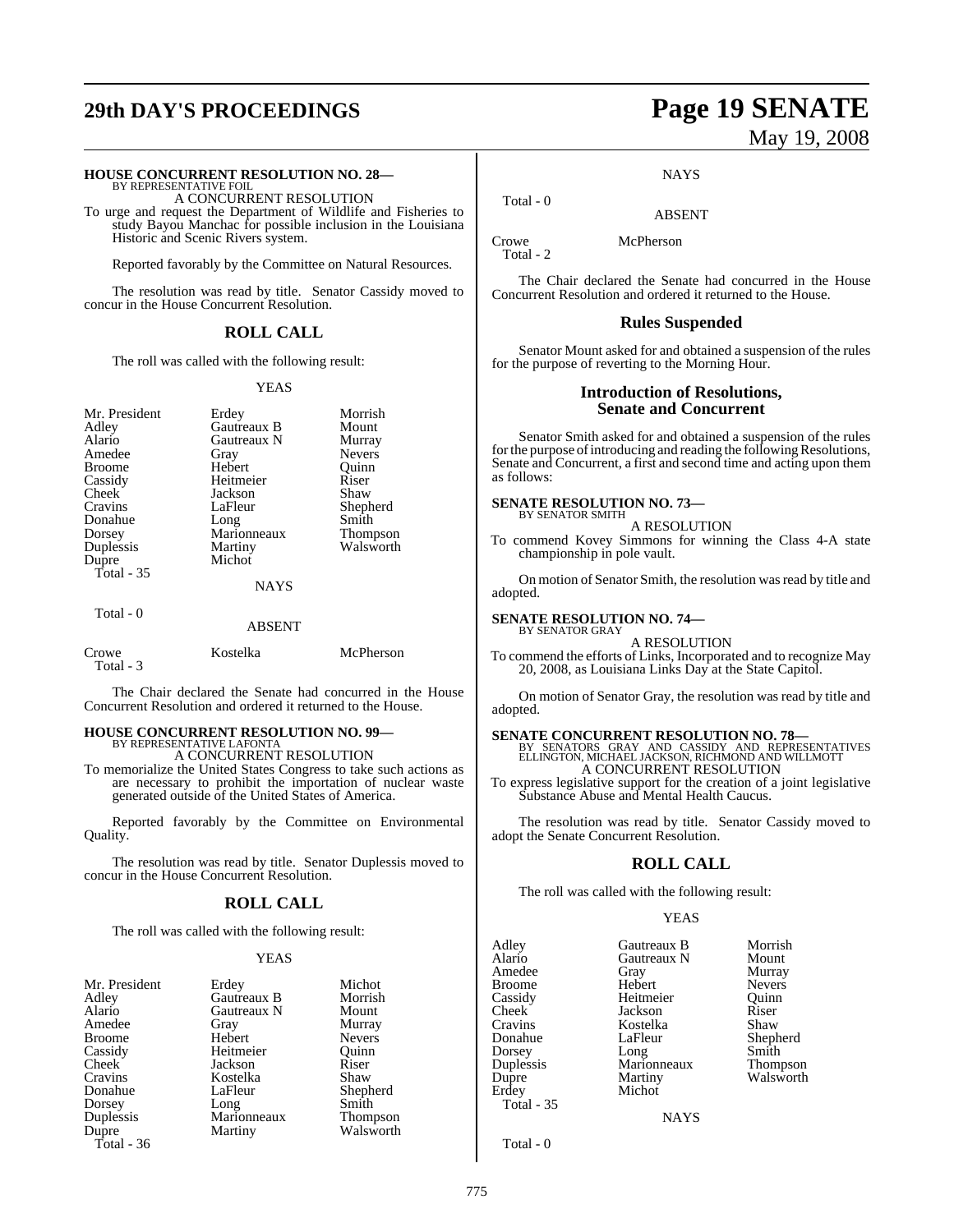#### ABSENT

Mr. President Crowe McPherson Total - 3

The Chair declared the Senate had adopted the Senate Concurrent Resolution and ordered it sent to the House.

#### **Rules Suspended**

Senator Quinn asked for and obtained a suspension of the rules for the purpose of reverting to the order of Senate Bills on Third Reading and Final Passage and taking up Senate Bill No. 730 out of order.

#### **Senate Bills and Joint Resolutions on Third Reading and Final Passage**

The following Senate Bills and Joint Resolutions on Third Reading and Final Passage were taken up and acted upon as follows:

#### **SENATE BILL NO. 730—** BY SENATOR QUINN

AN ACT

To enact R.S. 41:1702(B)(4), relative to reclamation of lands lost through erosion, compaction, subsidence, and sea level rise; to provide for certain boundary agreements; to provide terms, conditions, and procedures; to provide for retroactivity; and to provide for related matters.

### **Floor Amendments Sent Up**

Senator Marionneaux sent up floor amendments which were read.

#### **SENATE FLOOR AMENDMENTS**

Amendments proposed by Senator Marionneaux on behalf of the Legislative Bureau to Engrossed Senate Bill No. 730 by Senator Quinn

AMENDMENT NO. 1

On page 1, line 2, following "enact" and before "relative" change "R.S.  $\overline{4}1:1702(B)(4)$ ," to "R.S.  $41:1702(B)(4)$ , (5), (6), (7), and (8),"

AMENDMENT NO. 2

On page 1, line 7, following" Section 1." and before "is" change "R.S.  $41:\overline{1702(B)(4)}$ ," to "R.S.  $41:1702(B)(4),(5),(6),(7)$ , and  $(8)$ ,"

AMENDMENT NO. 3

On page 2, line 29, following "**of**" change "**Paragraph**" to "**Paragraphs**"

On motion of Senator Marionneaux, the amendments were adopted.

The bill was read by title. Senator Quinn moved the final passage of the amended bill.

## **ROLL CALL**

The roll was called with the following result:

#### YEAS

| Adley         | Gautreaux B | Morrish       |
|---------------|-------------|---------------|
| Alario        | Gautreaux N | Mount         |
| Amedee        | Gray        | Murray        |
| <b>Broome</b> | Hebert      | <b>Nevers</b> |
| Cassidy       | Heitmeier   | Quinn         |
| Cheek         | Jackson     | Riser         |
| Cravins       | Kostelka    | Shaw          |

# **Page 20 SENATE 29th DAY'S PROCEEDINGS**

| Donahue<br>Dorsey<br>Duplessis<br>Dupre<br>Erdey | LaFleur<br>Long<br>Marionneaux<br>Martiny<br>Michot | Shepherd<br>Smith<br>Thompson<br>Walsworth |
|--------------------------------------------------|-----------------------------------------------------|--------------------------------------------|
| <b>Total - 35</b>                                | <b>NAYS</b>                                         |                                            |
| Total - 0                                        | <b>ABSENT</b>                                       |                                            |

Mr. President Crowe McPherson Total - 3

The Chair declared the amended bill was passed, ordered reengrossed, and sent to the House. Senator Quinn moved to reconsider the vote by which the bill was passed and laid the motion on the table.

### **Rules Suspended**

Senator Mount asked for and obtained a suspension of the rules for the purpose of reverting to the Morning Hour.

### **Reports of Committees**

The following reports of committees were received and read:

#### **REPORT OF COMMITTEE ON**

## **FINANCE**

Senator Michael J. "Mike" Michot, Chairman on behalf of the Committee on Finance, submitted the following report:

#### May 19, 2008

To the President and Members of the Senate:

I am directed by your Committee on Finance to submit the following report:

#### **SENATE BILL NO. 42—**

BY SENATORSB. GAUTREAUX AND NEVERSAND REPRESENTATIVE ROBIDEAUX

AN ACT

To amend and reenact R.S. 11:102(B)(3)(introductory paragraph) and (d)(introductory paragraph), (i), (ii), (iii), and (iv) and to enact  $R.S. 11:102(B)(3)(d)(viii)$ , relative to employer contributions for the State Police Pension and Retirement System; to provide for the annual amortization payments to the system; to specify that the amortization period for certain changes, gains, and losses shall be thirty years from the year in which the change, gain, or loss occurs; to provide for amortization of outstanding balances of previously established amortization bases; to provide for level dollar payments; to provide for an effective date; and to provide for related matters.

Reported with amendments.

# **SENATE BILL NO. 106—** BY SENATOR MORRISH

AN ACT

To enact R.S. 39:51.1, relative to the General Appropriation Bill; to provide a procedure for the submission and review of proposed amendments by the legislature; and to provide for related matters.

Reported with amendments.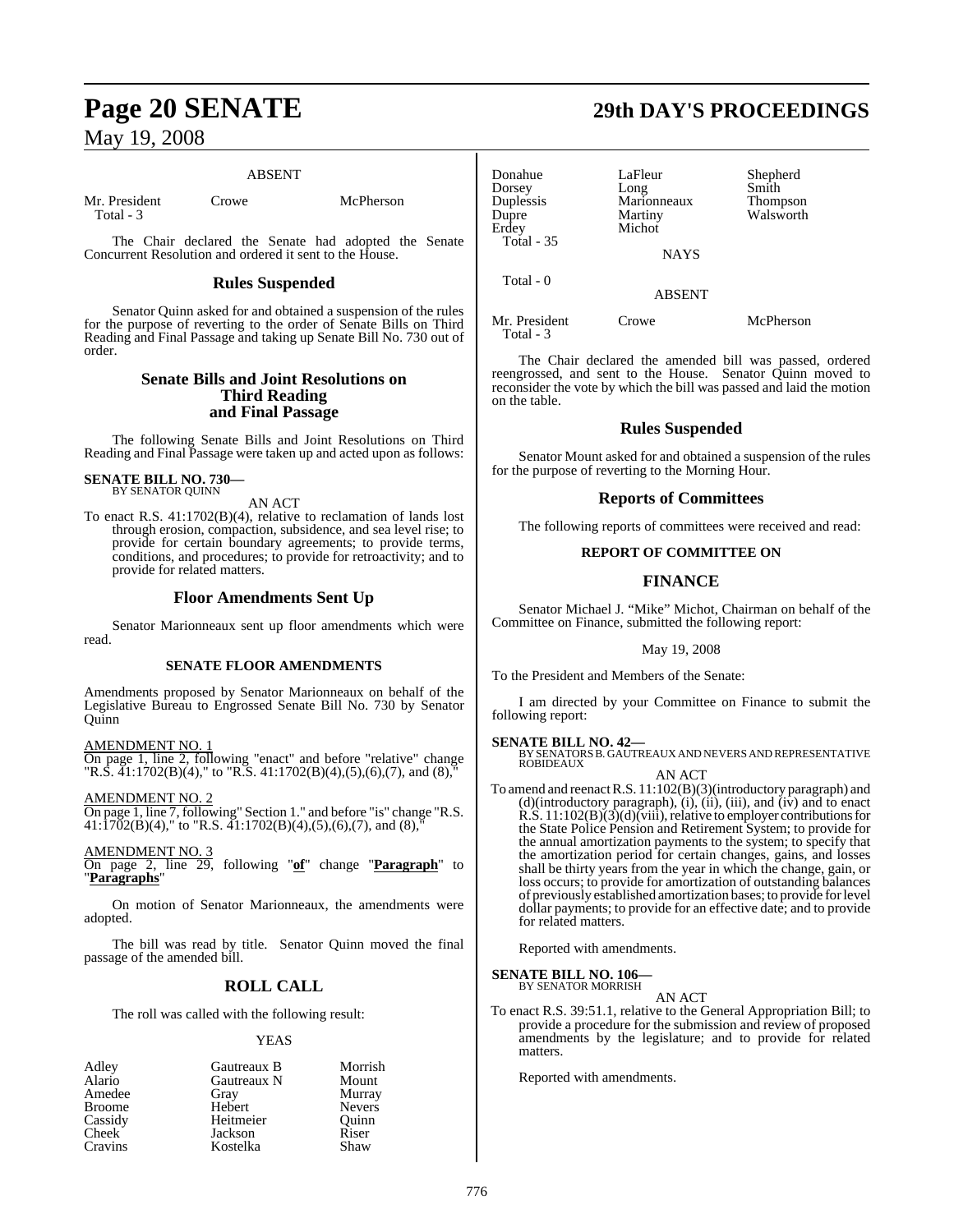# **29th DAY'S PROCEEDINGS Page 21 SENATE**

#### **SENATE BILL NO. 262—** BY SENATOR JACKSON

AN ACT

To enact R.S. 39:2(49) and 36(A)(6), relative to the contents and format of the executive budget; to provide for certain comparative statements; to provide for an effective date; and to provide for related matters.

Reported favorably.

# **SENATE BILL NO. 280—** BY SENATOR CROWE

AN ACT

To enact Subpart A-2 of Part X of Chapter 26 of Title 17 of the Louisiana Revised Statutes of 1950, to be comprised of R.S. 17:3397.7, relative to stimulus to economic and educational development; to create the UNO Slidell Technology Park Fund as a special fund in the state treasury; to provide for the deposit of certain monies into the fund; to provide for the uses of the monies in the fund; to provide for an effective date; and to provide for related matters.

Reported favorably.

#### **SENATE BILL NO. 337—** BY SENATOR MICHOT

AN ACT To amend and reenact R.S. 46:2761(A), relative to uncompensated care payments; to provide for the type of data to be reported; to provide for reporting; to provide for legislative audits; and to provide for related matters.

Reported with amendments.

# **SENATE BILL NO. 437—** BY SENATOR WALSWORTH

AN ACT

To amend and reenact R.S. 39:126, relative to capital outlay projects; to provide for certain change orders to be approved by the Joint Legislative Committee on the Budget; and to provide for related matters.

Reported favorably.

Respectfully submitted, MICHAEL J. "MIKE" MICHOT Chairman

#### **Privilege Report of the Committee on Senate and Governmental Affairs**

## **ENROLLMENTS**

Senator Kostelka, Chairman on behalf of the Committee on Senate and Governmental Affairs, submitted the following report:

#### May 19, 2008

To the President and Members of the Senate:

I am directed by your Committee on Senate and Governmental Affairs to submit the following report:

The following Senate Resolutions have been properly enrolled:

#### **SENATE RESOLUTION NO. 30—** BY SENATOR DONAHUE

A RESOLUTION

To urge and request the President of the Louisiana Senate to create and establish a special Senate committee to conduct a comprehensive study of the TIMED Program.

#### **SENATE RESOLUTION NO. 59—**

BY SENATOR BROOME A RESOLUTION

To designate Thursday, May, 15, 2008, as "Louisiana Legislators Go Red for Women Day.

# **SENATE RESOLUTION NO. 50—** BY SENATOR MURRAY

A RESOLUTION

To recognize May 1, 2008, as the thirtieth anniversary of Ernest N. "Dutch" Morial becoming the first Black Mayor of the City of New Orleans and to further recognize May 1, 2008, as "Dutch Morial Day."

#### **SENATE RESOLUTION NO. 51—**

BY SENATOR GRAY A RESOLUTION

To commend Dr. Charles J. Southall III on his nineteenth anniversary as a pastor of First Emanuel Baptist Church.

#### **SENATE RESOLUTION NO. 52—** BY SENATOR CHEEK

A RESOLUTION

To commend and congratulate United States Air Force Technical Sergeant Charles Strozier upon his retirement and for his brave service to his country while a member of the legendary  $75<sup>th</sup>$ Army Ranger Battalion.

#### **SENATE RESOLUTION NO. 56—** BY SENATOR MURRAY

A RESOLUTION

To commend the St. Pius X School Builders Club for its volunteer activities.

#### **SENATE RESOLUTION NO. 57—** BY SENATOR MOUNT

A RESOLUTION

To recognize May 7, 2008, as Dental Hygiene Day and to commend dental hygienists around the state for their outstanding contributions to the oral health of citizens of the state of Louisiana.

SENATE RESOLUTION NO. 58—<br>BY SENATORS MARIONNEAUX, ADLEY, ALARIO, AMEDEE, BROOME, CASSIDY, CHAISSON, CHEEK, CRAVINS, CROWE, DONAHUE, DORSEY, DUPLESSIS, DUPRE, ERDEY, B. GAUTREAUX, N.<br>GAUTREAUX, GRAY, HEBERT, HEITMEIER, JAC

## A RESOLUTION

To declare Wednesday, June 4, 2008, Military Family Day in the Louisiana Senate in honor of America's military personnel, and in particular, in honor of Louisiana's fallen heroes.

#### **SENATE RESOLUTION NO. 60—**

BY SENATORS LAFLEUR, ADLEY, ALARIO, AMEDEE, BROOME,<br>CASSIDY, CHAISSON, CHEEK, CRAVINS, CROWE, DONAHUE,<br>DORSEY, DUPLESSIS, DUPRE, ERDEY, B. GAUTREAUX, N.<br>GAUTREAUX, GRAY, HEBERT, HEITMEIER, JACKSON, KOSTELKA,<br>LONG,MARIONNEA A RESOLUTION

To express the sincere and heartfelt condolences of the Senate of the Legislature of Louisiana to the family of United States Army Sergeant Joseph A. Richard III, upon his death in Operation Iraqi Freedom.

#### **SENATE RESOLUTION NO. 61—**

BY SENATOR MARIONNEAUX A RESOLUTION

To express the sincere and heartfelt condolences of the Senate of the Legislature of Louisiana upon the death of Calvin August Oubre.

# May 19, 2008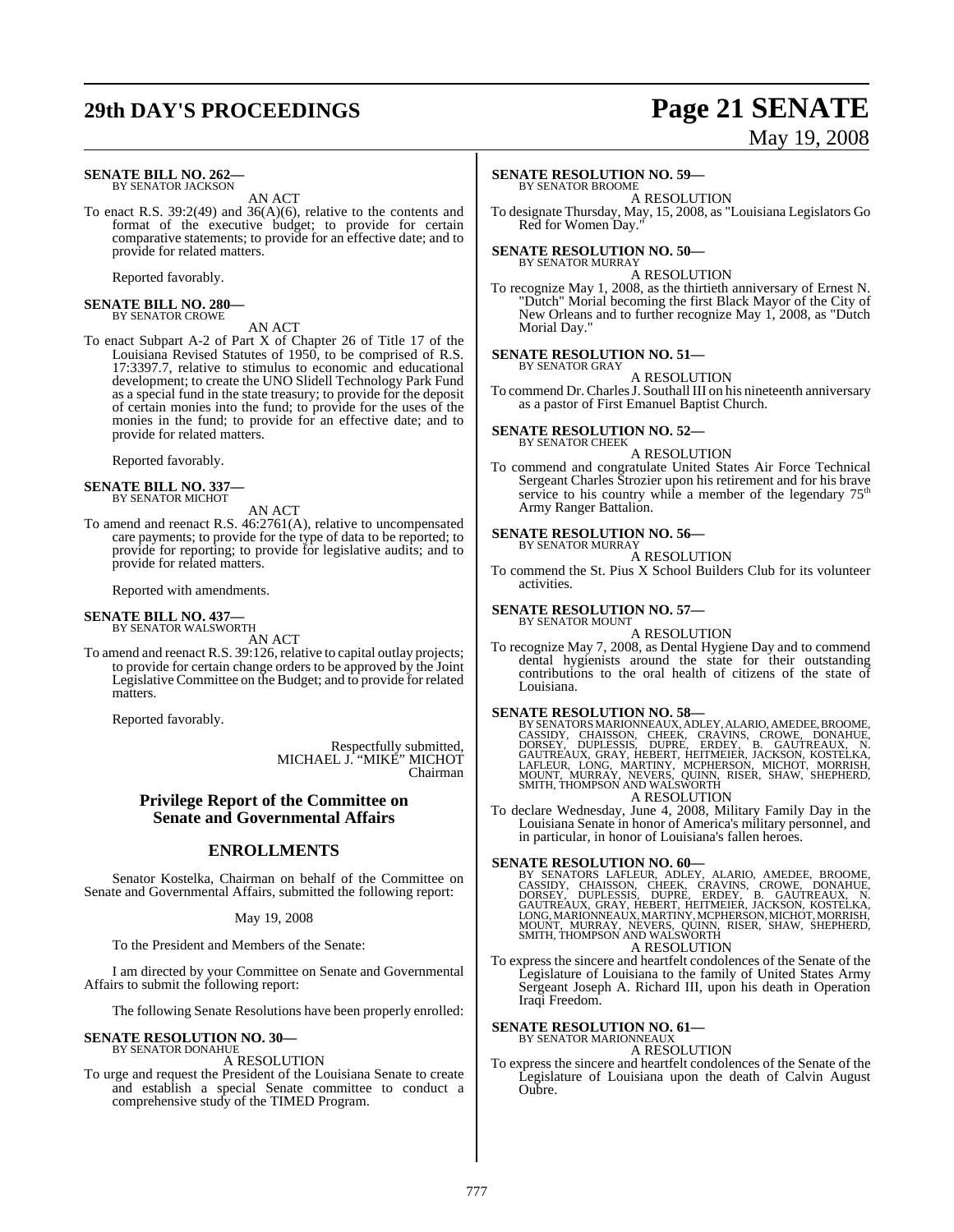#### **SENATE RESOLUTION NO. 62—** BY SENATOR MARIONNEAUX

A RESOLUTION

To commend Bessie Cassels Granier upon the occasion of her sixtieth birthday and to celebrate her lifetime of outstanding accomplishments.

#### **SENATE RESOLUTION NO. 63—** BY SENATOR CRAVINS

A RESOLUTION

To designate May 13, 2008, as "Southern University Day at the Senate" and to commend Southern University and Agricultural and Mechanical College on its two hundred years of providing higher educational opportunities to students of all races and all backgrounds; on preparing and nurturing some of the most influential leaders in the state and in the nation; and on performing a pivotal role in the development of Louisiana.

#### **SENATE RESOLUTION NO. 64—** BY SENATOR BROOME

A RESOLUTION

To commend Chief Daniel H. Wallis upon his retirement after twenty-eight years of service with the Zachary Fire Department.

#### **SENATE RESOLUTION NO. 65—** BY SENATOR BROOME

A RESOLUTION

To designate May 13, 2008, as "Southern University Day at the Senate.'

#### **SENATE RESOLUTION NO. 66—** BY SENATOR LONG

A RESOLUTION

To commend the players and coaches of the Calvin High School Lady Cougars softball team on winning the Class C High School Softball State Championship.

# **SENATE RESOLUTION NO. 67—** BY SENATOR LONG

A RESOLUTION

To commend and congratulate Mike McConathy, head coach of the Northwestern State Basketball Team, on being voted the state's Major College Coach of the Year for the 2007-2008 season.

#### **SENATE RESOLUTION NO. 68—** BY SENATOR LONG

A RESOLUTION

To express the sincere condolences of the Senate of the Legislature of Louisiana upon the death of George M. Alexander.

#### **SENATE RESOLUTION NO. 69—** BY SENATOR MARTINY

A RESOLUTION To recognize Thursday, May 15, 2008, as Louisiana Society of Professional Surveyors Day at the Louisiana State Capitol.

> Respectfully submitted, ROBERT W. "BOB" KOSTELKA Chairman

The foregoing Senate Resolutions were signed by the President of the Senate and presented to the Secretary of State by the Secretary.

#### **Message to the Secretary of State**

#### **SIGNED**

## **SENATE CONCURRENT RESOLUTIONS**

#### May 19, 2008

To the Honorable Secretary of State:

The President of the Senate and the Speaker of the House of Representatives have signed the following Senate Concurrent Resolutions:

# **Page 22 SENATE 29th DAY'S PROCEEDINGS**

**SENATE CONCURRENT RESOLUTION NO. 1—**<br>BY SENATOR B. GAUTREAUX AND REPRESENTATIVE ROBIDEAUX<br>AND SENATORS ADLEY, ALARIO, AMEDEE, BROOME, CASSIDY,<br>CHAISSON, CHEEK, CRAVINS, CROYE, DONAHUE, DORSEY, ERDEY,<br>N. GAUTREAUX, GRAY, H

A CONCURRENT RESOLUTION<br>To authorize the board of trustees of the Teachers' Retirement System of Louisiana to grant a cost-of-living increase to eligible benefit recipients; to provide for the maximum amount of such increase; and to provide for an effective date.

# **SENATE CONCURRENT RESOLUTION NO. 60—** BY SENATOR MURRAY

A CONCURRENT RESOLUTION To proclaim May 13, 2008, as "New Orleans Day at the Legislature."

# **SENATE CONCURRENT RESOLUTION NO. 61—** BY SENATOR JACKSON

A CONCURRENT RESOLUTION

To recognize May 12, 2008, as "Fibromyalgia Awareness Day" in Louisiana.

## **SENATE CONCURRENT RESOLUTION NO. 62—**

BY SENATORS CROWE AND DONAHUE AND REPRESENTATIVES CROMER AND PEARSON A CONCURRENT RESOLUTION

To commend a lifetime of contributions made on behalf of public education by the late Robert C. Brooks, Jr., M. Ed., the first African-American principal at St. Tammany High School.

**SENATE CONCURRENT RESOLUTION NO. 7—**<br>BY SENATOR MOUNT AND REPRESENTATIVES BARROW, KATZ AND<br>WILLIAMS

## A CONCURRENT RESOLUTION

To urge and request the Department of Social Services to explore best practices in the field of family child day care homes and to study creating a licensing system and a quality rating system for family child day care homes.

# **SENATE CONCURRENT RESOLUTION NO. 10—** BY SENATOR MCPHERSON

A CONCURRENT RESOLUTION

To urge and request the Wildlife and Fisheries Commission to promulgate rules allowing a WMA hunting permit exemption for small game hunters during the first nine days of the regular squirrel season.

#### **SENATE CONCURRENT RESOLUTION NO. 67—** BY SENATOR CASSIDY

A CONCURRENT RESOLUTION

To recognize October 1, 2008, as World Peace Day in the state of Louisiana.

# **SENATE CONCURRENT RESOLUTION NO. 68—** BY SENATOR CHAISSON

A CONCURRENT RESOLUTION

To memorialize the Congress of the United States to provide funding for the Louisiana University of Medical Sciences, Inc., College of Primary Care Medicine.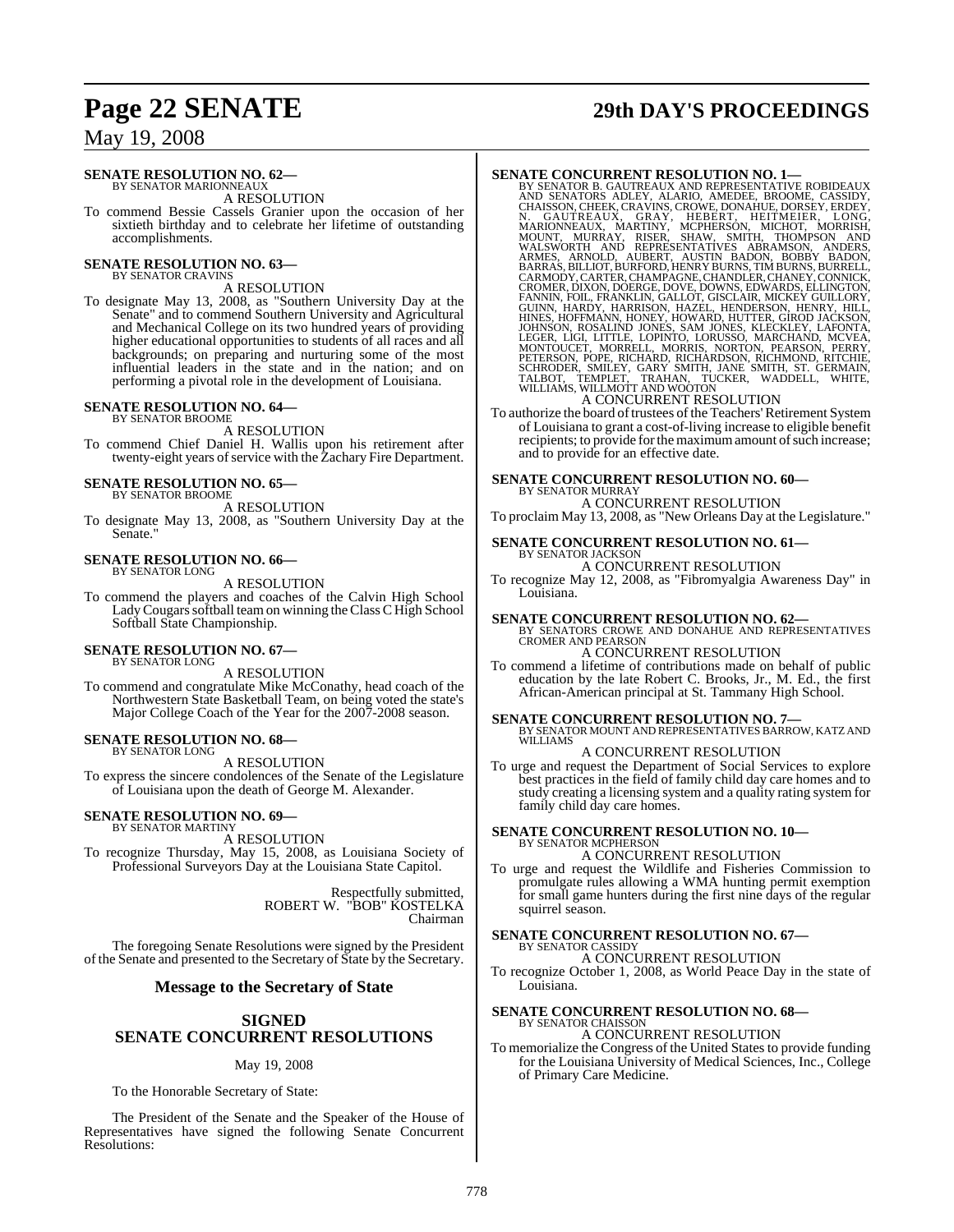# **29th DAY'S PROCEEDINGS Page 23 SENATE**

# May 19, 2008

## **SENATE CONCURRENT RESOLUTION NO. 21—**

BY SENATOR SCALISE A CONCURRENT RESOLUTION

To direct the Louisiana Recovery Authority to develop a plan for the review and approval of the Joint Legislative Committee on the Budget relative to the recoupment of Road Home monies from any source.

#### **SENATE CONCURRENT RESOLUTION NO. 36—** BY SENATOR MORRISH

A CONCURRENT RESOLUTION To memorialize the Congress of the United States to oppose the authorization of offshore aquaculture in the Gulf of Mexico.

#### **SENATE CONCURRENT RESOLUTION NO. 38— BY SENATOR DUPRE**

A CONCURRENT RESOLUTION

To memorialize the Congress of the United States to extend Louisiana's seaward boundary in the Gulf of Mexico to three marine leagues.

## **SENATE CONCURRENT RESOLUTION NO. 49—** BY SENATOR NEVERS AND REPRESENTATIVE HONEY A CONCURRENT RESOLUTION

To commend the Apprenticeship Division of the Louisiana Department of Labor and the Louisiana State Apprenticeship<br>Council in recognition of the 70<sup>th</sup> Anniversary of the enactment of the Louisiana Apprenticeship Act of 1938.

#### **SENATE CONCURRENT RESOLUTION NO. 48—** BY SENATOR MOUNT

A CONCURRENT RESOLUTION

To express the sincere condolences of the Legislature of Louisiana upon the death of Dr. George Middleton, Jr.

#### **SENATE CONCURRENT RESOLUTION NO. 53—** BY SENATOR NEVERS

A CONCURRENT RESOLUTION To commend United States Marine Corps Major Kevin R. Scott for being awarded the Bronze Star Medal for his brave and outstanding service in the Global War on Terrorism.

#### **SENATE CONCURRENT RESOLUTION NO. 54—** BY SENATOR DUPRE

A CONCURRENT RESOLUTION

To express the sincere condolences of the Legislature of Louisiana upon the death of Judy Lirette.

SENATE CONCURRENT RESOLUTION NO. 55—<br>BY SENATORS DUPLESSIS, ADLEY, ALARIO, AMEDEE, BROOME, CASSIDY, CHAISSON, CHEEK, CRAVINS, CROWE, DONAHUE,<br>DORSEY, DUPRE, ERDEY, B. GAUTREAUX, N. GAUTREAUX, GRAY,<br>HEBERT, HEITMEIER, JACKS

To commend and congratulate Byron Scott, head coach of the New Orleans Hornets Basketball Team, on being honored as the National Basketball Association Coach of the Year for the 2007-2008 season.

# **SENATE CONCURRENT RESOLUTION NO. 56—**<br>BY SENATOR CASSIDY AND REPRESENTATIVE CARTER A CONCURRENT RESOLUTION

To commend and congratulate Glasgow Middle School on being designated as a Blue Ribbon School of Excellence in 2007.

**SENATE CONCURRENT RESOLUTION NO. 57—BY SENATORS WALSWORTH, ADLEY, ALARIO, AMEDEE, BROOME, CASSIDY, CHAISSON, CHEEK, CRAVINS, CROWE, DONAHUE, DORSEY, DUPLESSIS, DUPRE, ERDEY, B. GAUTREAUX, N. GAUTREAUX, GRAY, HEBERT, HEITM** A CONCURRENT RESOLUTION

To commend Senator Steven J. Scalise for his dedication and continued faithful service to the citizens of the state of Louisiana and his colleagues in the Louisiana Senate and Louisiana House of Representatives.

# **SENATE CONCURRENT RESOLUTION NO. 58—** BY SENATOR NEVERS

A CONCURRENT RESOLUTION

To commend Dr. E. Joseph Savoie for his exemplary service and leadership as Louisiana's Commissioner of Higher Education and to extend sincere congratulations upon hisselection to serve as president of the University of Louisiana at Lafayette.

# **SENATE CONCURRENT RESOLUTION NO. 66—**<br>BY SENATOR MARTINY AND REPRESENTATIVES LIGI AND WILLMOTT

#### A CONCURRENT RESOLUTION

To commend Vivian Jane Gautreaux Breaux on her receipt of the Regina Matrum Award from the Archdiocese of New Orleans.

> Respectfully submitted, GLENN A. KOEPP Secretary of the Senate

#### **Message from the House**

#### **SIGNED HOUSE BILLS AND JOINT RESOLUTIONS**

#### May 19, 2008

To the Honorable President and Members of the Senate:

I am directed to inform your honorable body that the Speaker of the House of Representatives has signed the following House Bills and Joint Resolutions:

**HOUSE BILL NO. 353—** BY REPRESENTATIVERICHARDSON AND SENATOR MARIONNEAUX AN ACT

To enact R.S. 33:2737.80, relative to the Central Community School Board; to authorize the school board to levy and collect an additional sales and use tax within the boundaries of the Central community school system; to provide for the use of tax proceeds; to provide for voter approval; and to provide for related matters.

and asked that the President of the Senate affix his signature to the same.

> Respectfully submitted, ALFRED W. SPEER Clerk of the House of Representatives

The House Bills and Joint Resolutions contained herein were signed by the President of the Senate.

## **ATTENDANCE ROLL CALL**

#### PRESENT

Marionneaux<br>Martiny

Mr. President Erdey Morrish<br>Adley Gautreaux B Mount Adley Gautreaux B Mount<br>Alario Gautreaux N Murray Amedee Gray Nevers<br>Broome Hebert Ouinn Broome Hebert Quinr<br>
Cassidy Heitmeier Riser Cassidy Heitmeier Riser Cheek Jackson<br>Cravins Kostelka Cravins Kostelka Shepherd Crowe LaFleur<br>Donahue Long Donahue Long Thompson Duplessis Martiny Dupre Total - 37

Gautreaux N Murray<br>Gray Nevers